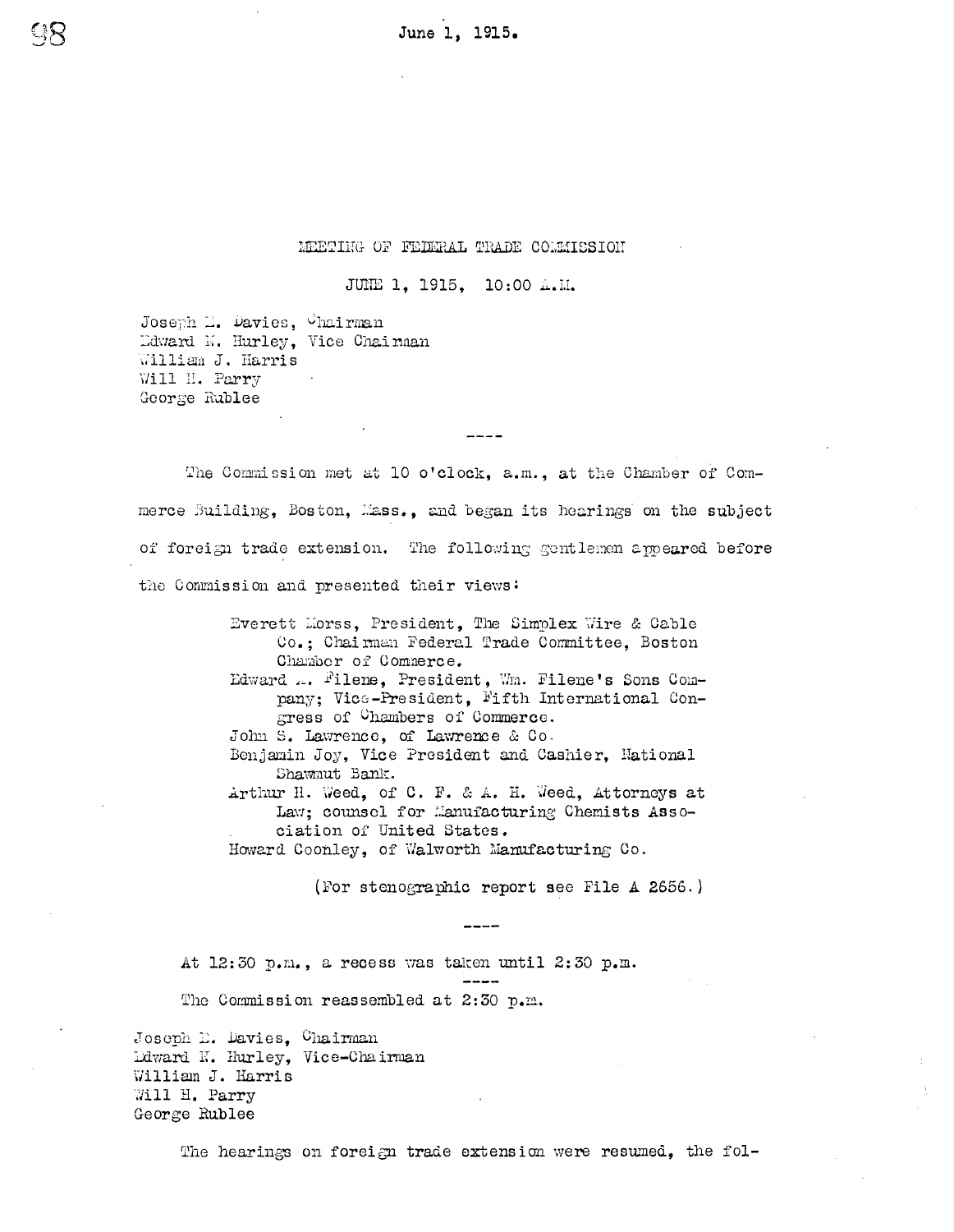99

lowing gentlemen appearing:

Frederick P. Fish, of Fish, Richardson, Herrick & Neave, Attorneys at Law.

Henry Howard, President, Merrimac Chemical Co.; Chairman, Manufacturing Chemists Association of United States.

Prof. Oliver M. W. Sprague, Professor of Banking and Finance, Harvard School of Business Administration.

Stephen L. Bartlett, President, Stephen L. Bartlett Co.

Charles H. Jones, President, Commonwealth Shoe & Leather Co.

Thomas F. Anderson, Secretary, New England Shoe & Leather Association.

(For stenographic report see File A 2656.)

At the hour of 4:30 p.m., the Commission adjourned until 10 o'clock a.m., June 2, 1915.

Chairman.

Attest:

DAMarrow

Acting Secretary.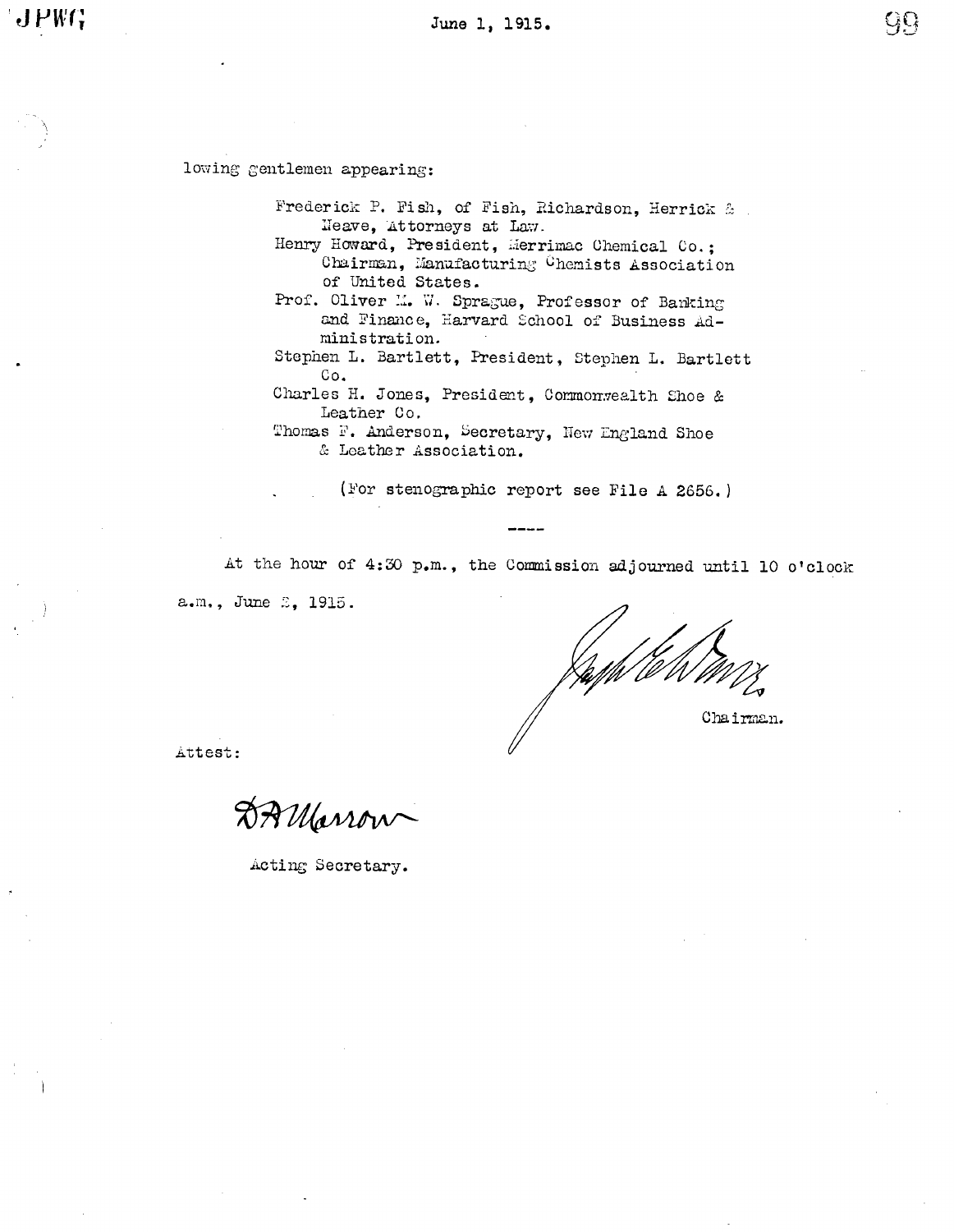# MEETING OF FEDERAL TRADE COMMISSION

# JUNE 2, 1915. 10:00 A.M.

Joseph D. Davies, Chairman Edward N. Hurley, Vice Chairman William J. Harris Will H. Parry George Rublee

The Commission met at 10 o'clock, a.m., at the Chamber of Commerce Building, Boston, Mass., and resumed its hearings on the subject of foreign trade extension, the following gentlemen appearing:

> Francis A. Goodhue, Vice-President, First Hational Bank, Boston, Mass. Woodward Emery, of Universal Winding Co. A. F. Bemis, of Bemis Bro. Bag Co. George F. Willett, of American Felt Co. John F. Fitzgerald, Chaimman, Foreign Trade Committee of Boston Chamber of Commerce.

> > (For stenographic report see File A 2656.)

At 12:30 p.m. a recess was taken until 2:30 p.m.

The Commission reassembled at 2:30 p.m.

Joseph E. Davies, Chairman Edward N. Hurley, Vice Chairman William J. Harris Will H. Parry George Rublee

The hearings on foreign trade extension were resumed, the fol-

lowing gentlemen appearing:

Walter C. Fish, of General Electric Co. Louis R. Liggett, of United Drug Co. Ernest G. Howes, President, Howes Bros. Co. Fred Rice, of Rice & Hutchins, Inc.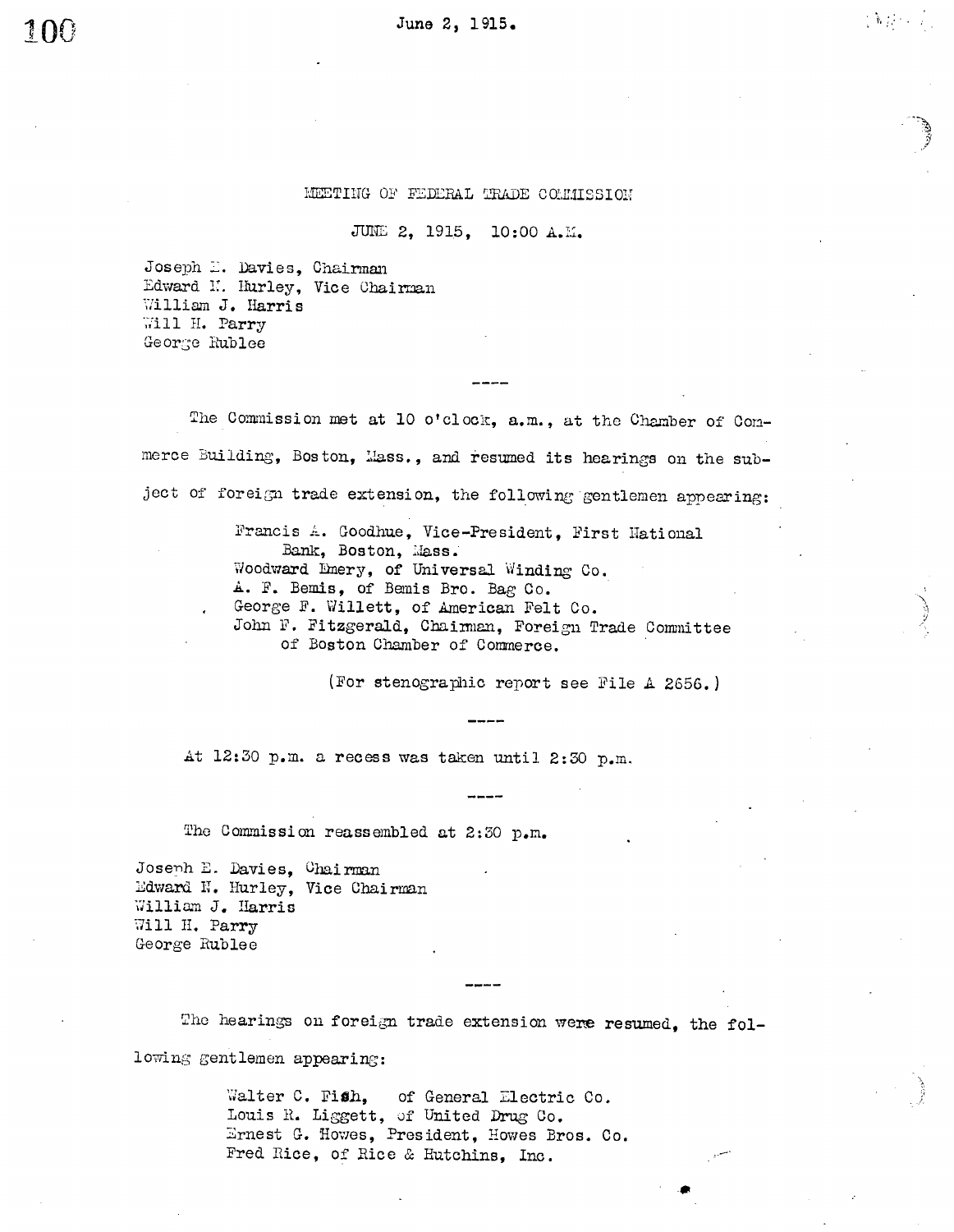$JPTG$ 

eune a, rata June 3, 1915

101

John S. Kent, of M. A. Packard Co.; President, New England Shoe & Leather Association.

(For stenographic report see File A 2656.)

at the hour of 3:30 p.m., the Commission adjourned, to meet at 10 o'clock, a.m., June 3, 1915, at the Custom House Building, New York, N.Y.

Chairman.

Attest:

DAllonow

Acting Secretary.

# MEETING OF FEDERAL TRADE COMMISSION

JUNE 3, 1915, 10:00 A.M.

Joseph E. Davies, Chairman Edward N. Hurley, Vice Chairman William J. Harris Will H. Parry George Rublee

The Commission met at 10 o'clock, a.m., at the Custom House Building, New York, N. Y., and resumed its hearings on the subject of foreign trade extension. The following gentlemen appeared and presented their views:

> Gilbert H. Montague, Esq., attorney at Law F. D. Waterman, of L. E. Waterman Co.

E. M. Herr, President, Westinghouse Electric and Manufacturing Co., Pittsburgh, Pa.

Calvert Townley, Assistant to the President, Westinghouse Electric and Manufacturing Co. Maurice Coster, Export Manager, Westinghouse Electric and Manufacturing Co. Charles E. Jennings, of C. E. Jennings & Co.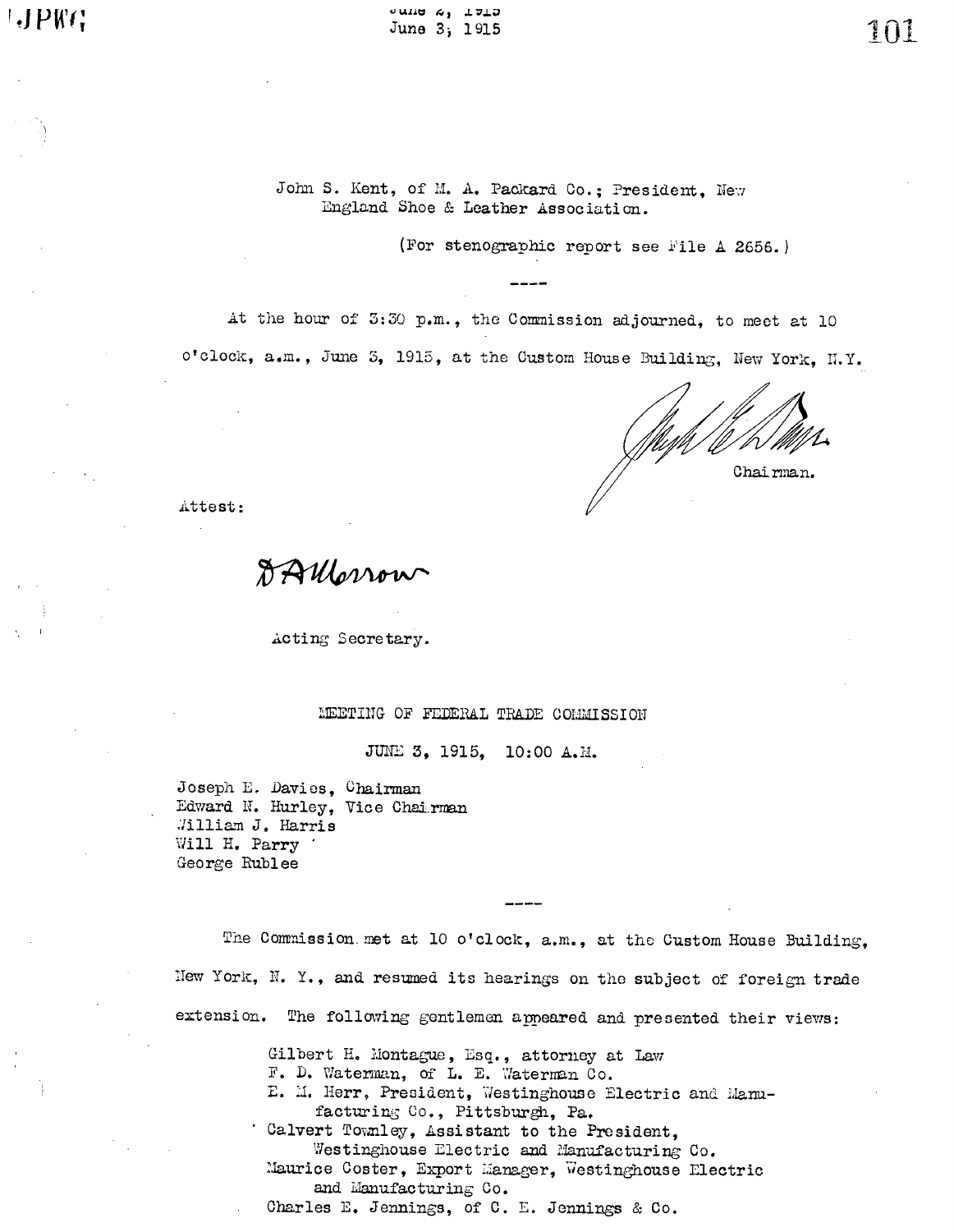(For stenographic report see File A 2657.)

At 12:30 p.m., a recess was taken until 2:30 p.m.

The Commission reassembled at 2:30 p.m.

Joseph E. Davies, Chairman Edward N. Hurley, Vice Chairman William J. Harris Will H. Parry George Rublee  $\mathcal{T}=\{x\}$ 

The hearings on foreign trade extension were resumed, the following gentlemen appearing:

د د د د د

H. P. Davison, of J. P. Morgan & Co. Roger W. Babson, of Babson Statistical Agency John D. Ryan, of Amalgamated Copper Co.; President, National Foreign Trade Council W. H. Heulings, of J. G. Brill Co. W. H. Taylor, President, David Williams Co.: Publishers The Iron Age, etc. W. H. Field, of United Export Bureau

(For stenographic report see File A 2657.)

At the hour of 4:30 p.m. the Commission adjourned, to meet at 10 o'clock, a.m., June 4, 1915.

Chairman.

Attest:

DAllarrow

Acting Secretary.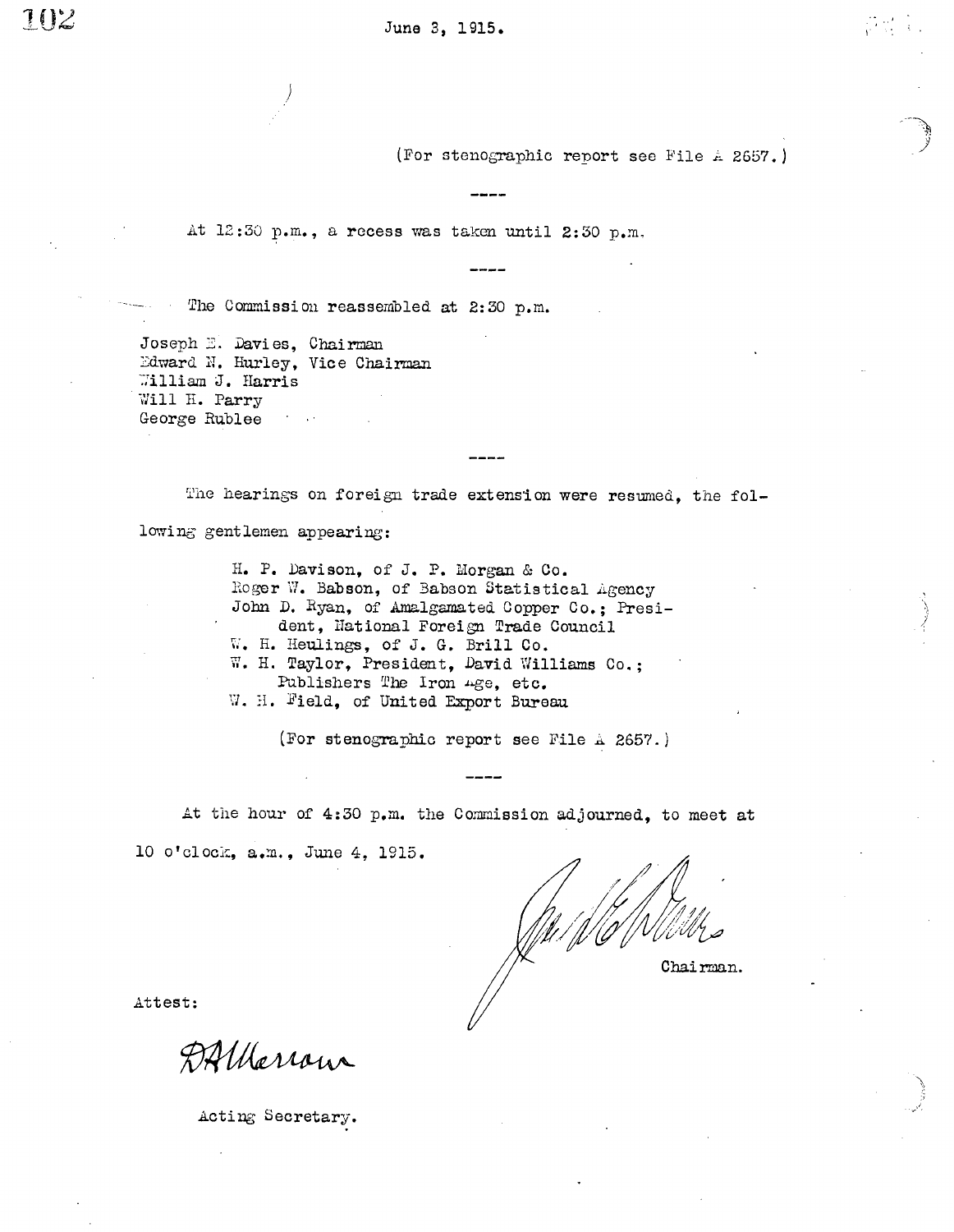**I**.JPWG

# MEETING OF FEDERAL TRADE COMMISSION

JUNE 4, 1915, 10:00 A. M.

Joseph E. Davies, Chairman Edward N. Hurley, Vice Chairman William J. Harris Will H. Parry George Rublee

The Commission met at 10 o'clock, a.m., at the Custom House Building, New York, N. Y., and resumed its hearings on the subject of foreign trade extension. The following gentlemen appeared:

> W. L. Saunders, of Ingersoll-Rand Co.; member of the Federal Trade Commission Committee of the Chamber of Commerce of the United States. Harrison C. Lewis, President and General Manager. National Paper & Type Co. Marselis C. Parsons, President, Parsons Trading Co. Joseph P. Grace, of W. R. Grace & Co. Walter Wyman, Export Manager, Carters Ink Co. Frank L. Moore, President, American Paper & Pulp Association. William H. Douglas, of Arkell & Douglas. Welding Ring, of Mailler & Quereau: President, American Exporters and Importers Association. Franklin Johnston, Publisher, The American Exporter. W. P. McLaughlin, Assistant Treasurer and Sales Manager. Miner-Millard Milling Co., Wilkesbarre, Pa.

(For stenographic report see File A 2657.)

At 1:10 p.m., recess was taken until 2 p.m.

The Commission reassembled at 2 o'clock, p.m.

Joseph E. Davies, Chairman Edward N. Hurley, Vice Chairman William J. Harris Will H. Parry George Rublee

The hearings on foreign trade extension were resumed, the following

 $\frac{1}{2}$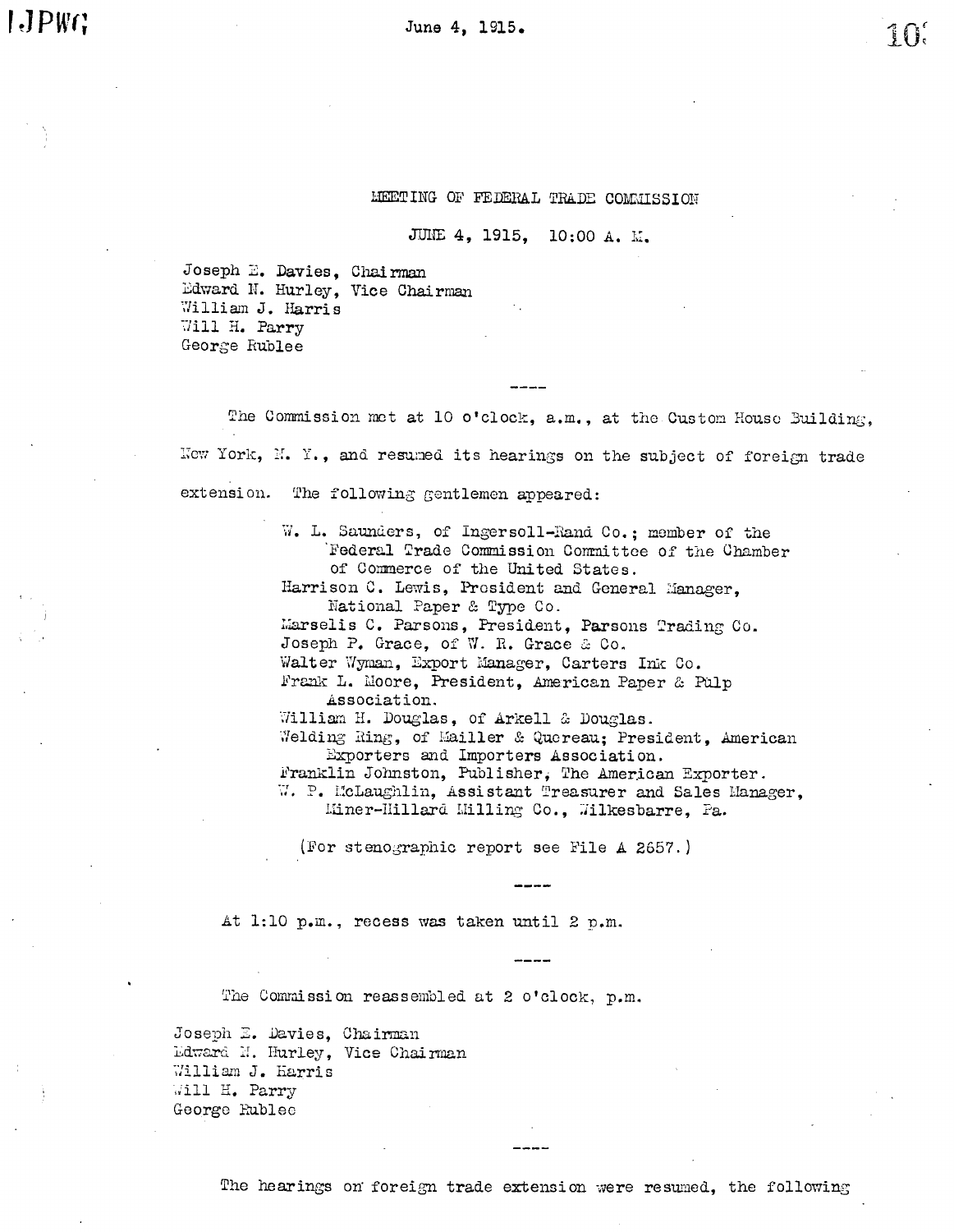June 4, 1915.

gentlemen appearing:

T I J

W. S. Kies, Manager, Forcign Trade Department, National City Bank. Waldo H. Marshall, President, American Locomotive Co. Charles M. Muchnic, Export Manager, American Locomotive Co. George H. Richards, Export Manager, Remington Typewriter Co. Joseph J. Slechta, New York agent, Lloyd Braziliero. P. H. W. Ross, President, Mational Marine League of the United States.

George E. Smith, President, Royal Typewriter Co.

(For stenographic report see File A 2657.)

At the hour of 4:30 p.m., the Commission adjourned, to meet at 11 a.m., June 7, 1915, at the Commerce Euilding, Washington, D. C.

Chairman.

题是。

Attest:

DA Morrous

Acting Secretary.

June 5, 1915. No meeting held.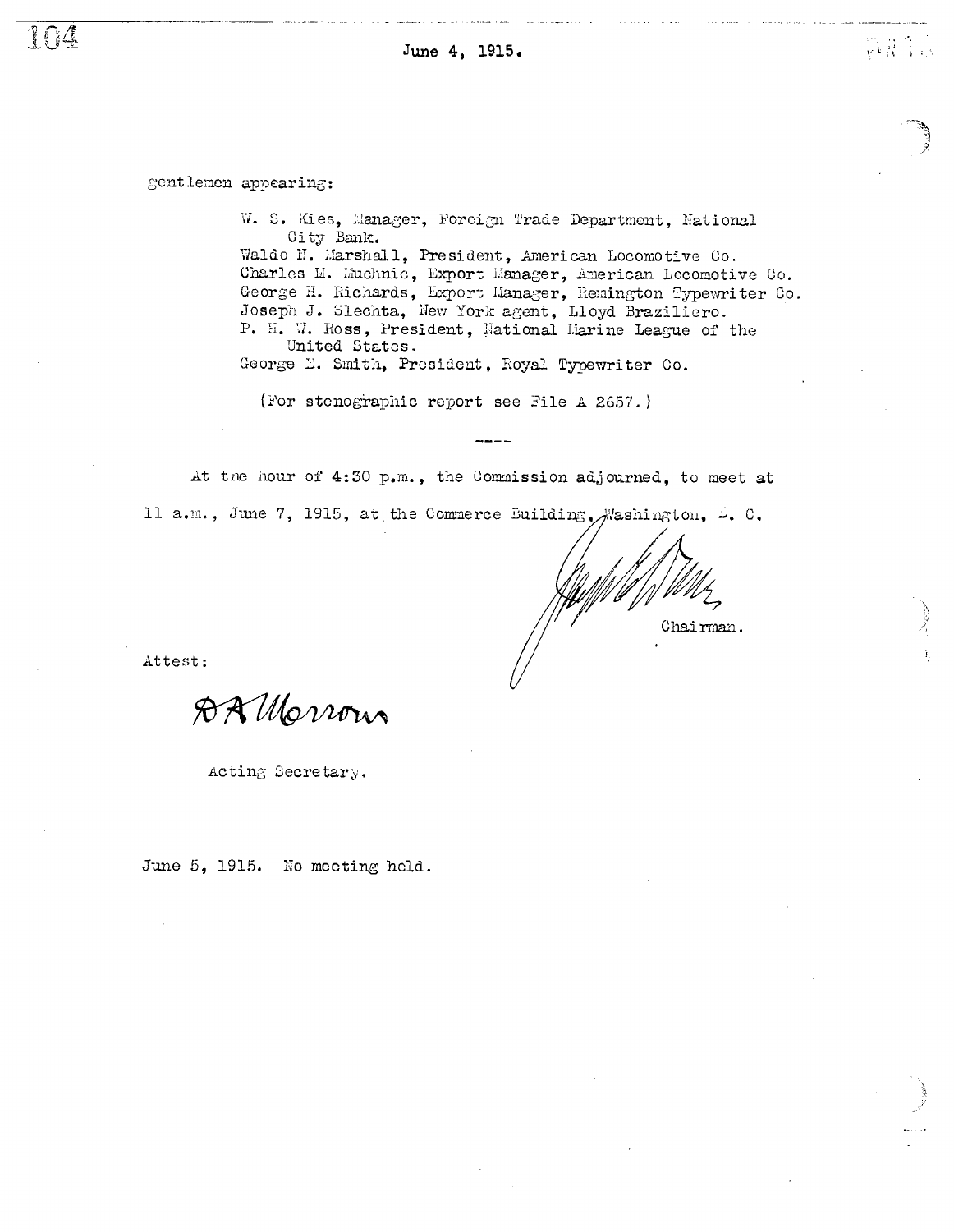June 7, 1915 June 8, 1915

MEETING OF FEDERAL TRADE COMMISSION

JURE 7, 1915, 10:30 A. M.

Joseph E. Davies, Chairman William J. Harris Will H. Parry George Rublee

Mr. E. S. Pillsbury, of San Francisco, a stockholder of the California Wine Association, appeared before the Commission in re matter fully reported in Stenographic Report, File No. A 2665.

At the hour of 11:30 o'clock, a.m., the Commission adjourned until the hour of 10:30 o'clock, a.m., June 8, 1915.

Chairman.

Attest:

Acting Secr

MEETING OF FEDERAL TRADE COMMISSION

JUNE 8, 1915, 10:30 A. M.

Joseph E. Davies, Chairman William J. Harris Will H. Parry George Rublee

The Commission took under consideration plans for investigation of

foreign trade, under the provisions of paragraph (h) of Section 6, of the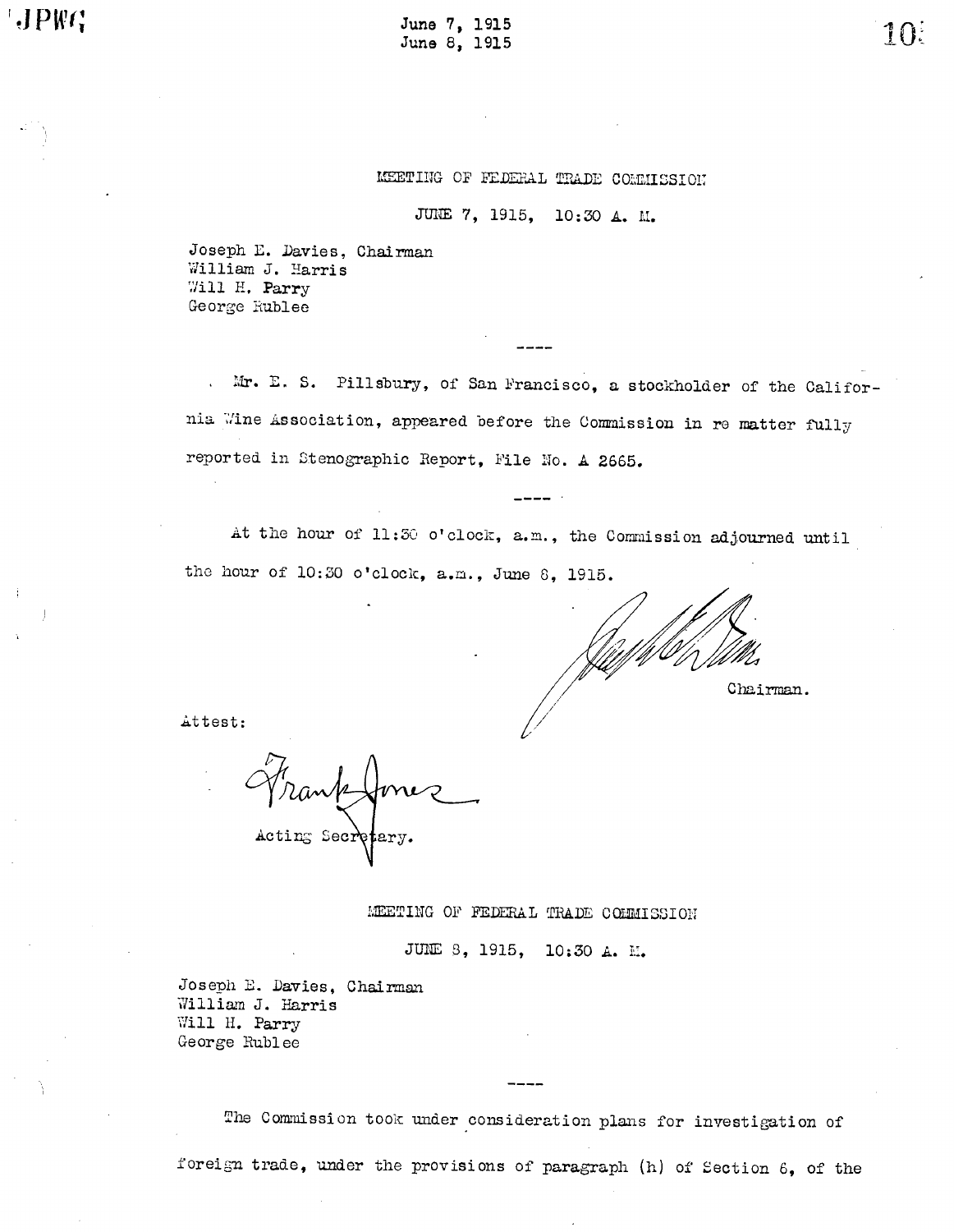$\mathcal{L}(\mathcal{L}(\mathcal{L}))$ 

Federal Trade Commission Act. Dr. Francis Walker and Mr. D. A. Morrow were appointed a Board to make recommendations to the Commission.

The Commission made an appointment to meet Hon. William C. Redfield, Secretary of Commerce, on Wednesday, June 9, 1915, at 2 o'clock, p.m.

An appointment was made for Mr. E. B. Hatcher, treasurer of the Columbus Collar Pad Co., to appear before the Commission on June 9th, at 11 o'clock, a.m.

-----

The Commission then took up the consideration of the Rules of Procedure.

At the hour of 1 o'clock, p.m., the Commission took a recess until the hour of 2:30 p.m.

At the hour of 2:30 p.m., the Commission reassembled.

Joseph E. Davies, Chairman William J. Harris Will H. Parry George Rublee

The afternoon session was devoted to a consideration of the Fules of Procedure, Special Attorneys C. H. McDonald and R. B. Stevens being present. After discussion the Rules were rereferred to Commissioner Rublee, in accordance with suggestions made, for revision, and were made a special order for 10:30 a.m., June 9, 1915.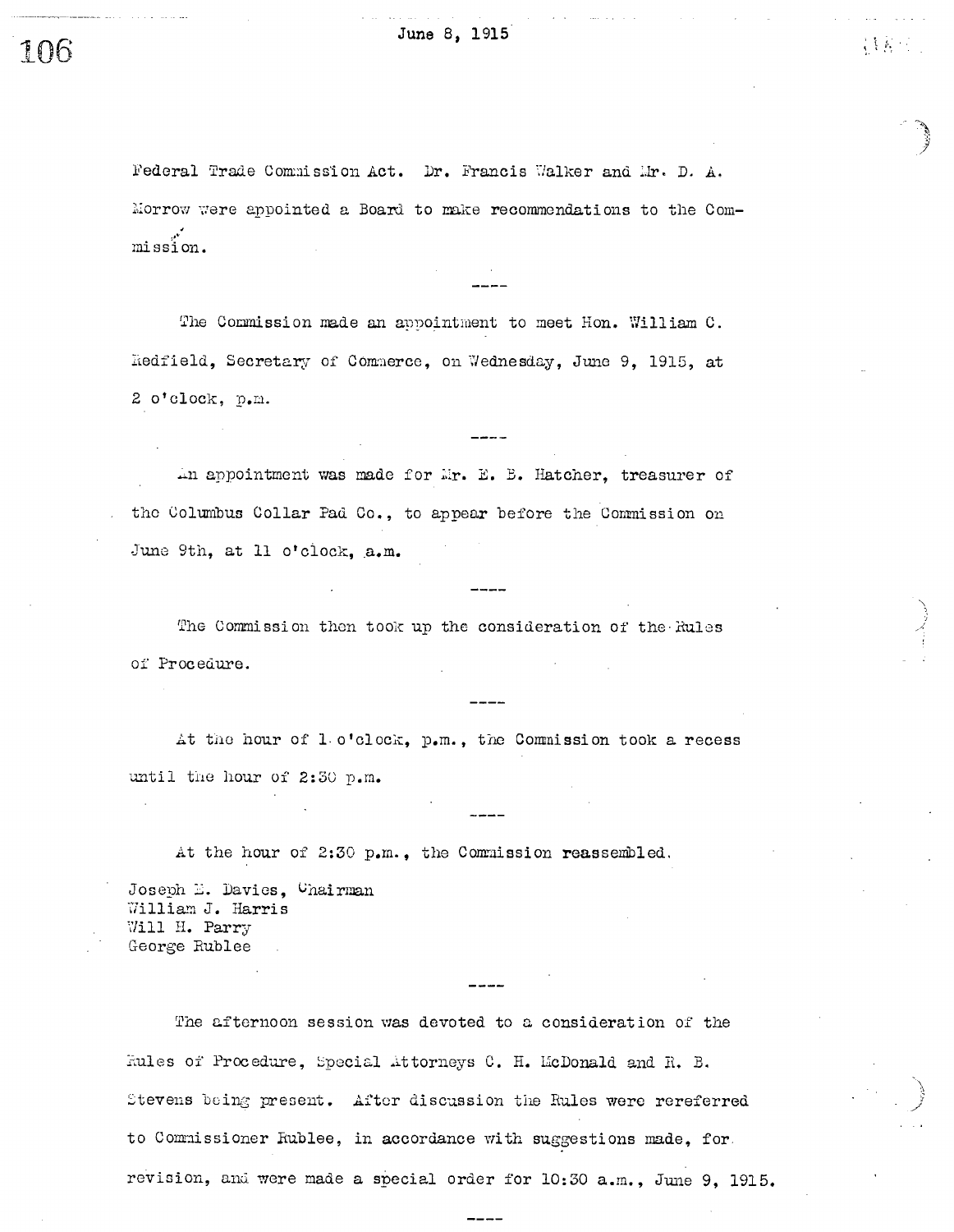At the hour of 5 o'clock, p.m., the Commission adjourned until the hour of 10:30 o'clock, a.m., June 9, 1915.

Chairman.

Attest:

Secretary

### MEETING OF FEDERAL TRADE COMMISSION

JUNE 9, 1915, 10:30 A. M.

Joseph E. Davies, Chairman Edward N. Hurley, Vice Chairman William J. Harris Will H. Parry George Rublee

A resolution proposed by Commissioner Hurley, seconded by Commissioner Rublee, that the stenographic record of the Boston and New York foreign trade hearings be placed on the press table as soon as completed, was adonted.

E. M. Hatcher, Treasurer, Columbus Collar Pad Company, of Columbus, Ohio, appeared before the Commission to give further information in re Complaint, File No. 8500-32-1. He was referred to Special Attorneys McDonald and Stevens.

The Rules of Procedure were discussed and rereferred to Commissioner Rublee for preparation of final draft, in accordance with amendments in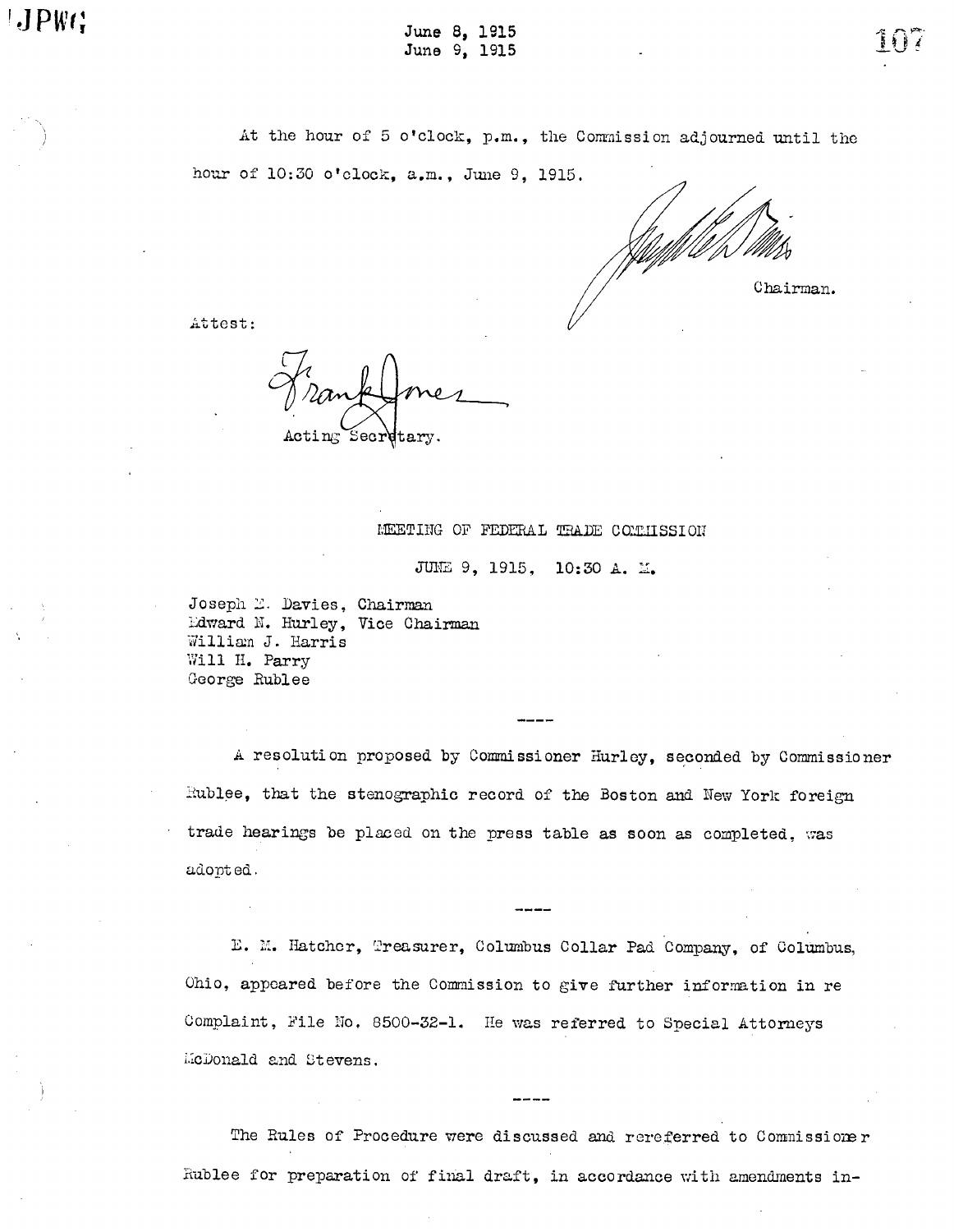June 9, 1915

formally agreed upon.

at the hour of 1 o'clock, p.m., the Commission took a recess to the hour of 5 p.m.

The Commission reassembled at the hour of 3 o'clock, p.m.

Joseph L. Davies, Chairman Edward N. Hurley, Vice Chairman William J. Harris Will H. Parry George Rublee

The following informal complaints and requests for opinions were considered, but final action was postponed pending further consideration:

> File 8500-58-1 -- Informal complaint, 0. H. Hendrickson, against Olsen Manufacturing Co. File 8500-24-1 -- Informal complaint, Yankton Brick & Tile Co. File 8500-14-1 -- Informal complaint, C. L. Davis Co., against Taylor, Lowenstein & Co. File 8500-5-1 -- Informal complaint, Western Meat Co. File 8500-41-1 -- Informal complaint, John Skelton Williams, et al., against Freeport Texas Co. File 5435-101 -- Informal complaint, J. M. Thayer against American Telegraphone Co. File 8500-28-1 -- Informal complaint. Hussey Binns Shovel Co. File 8500-59-1 -- Informal complaint, Forstmann & Huffman Co., against Textile Alliance. File 8500-60-1 -- Informal complaint, B. F. Bennett against American wool merchants. File 8500-45-1 -- Informal complaint, Boyd Lumber & Mill Co. File 8500-34-1 -- Request for opinion, Kellogg Manufacturing Co. File 8500-17-1 -- Informal complaint. Howard M. Werntz against Tantallon Publishing Co. File 8500-26-1 -- Informal complaint, Joplin Mercantile Co. against Milwaukee Beer Co. File 8500-35-1 -- Informal complaint, Montpelier Fruit Growers Association against J. E. Terry. File 8500-21-1 -- Informal complaint, Poplar Ridge Hardware Co. against Pittston Stove Co. File 5435-110 -- Informal complaint, C. M. Barnes-Wilcox Co.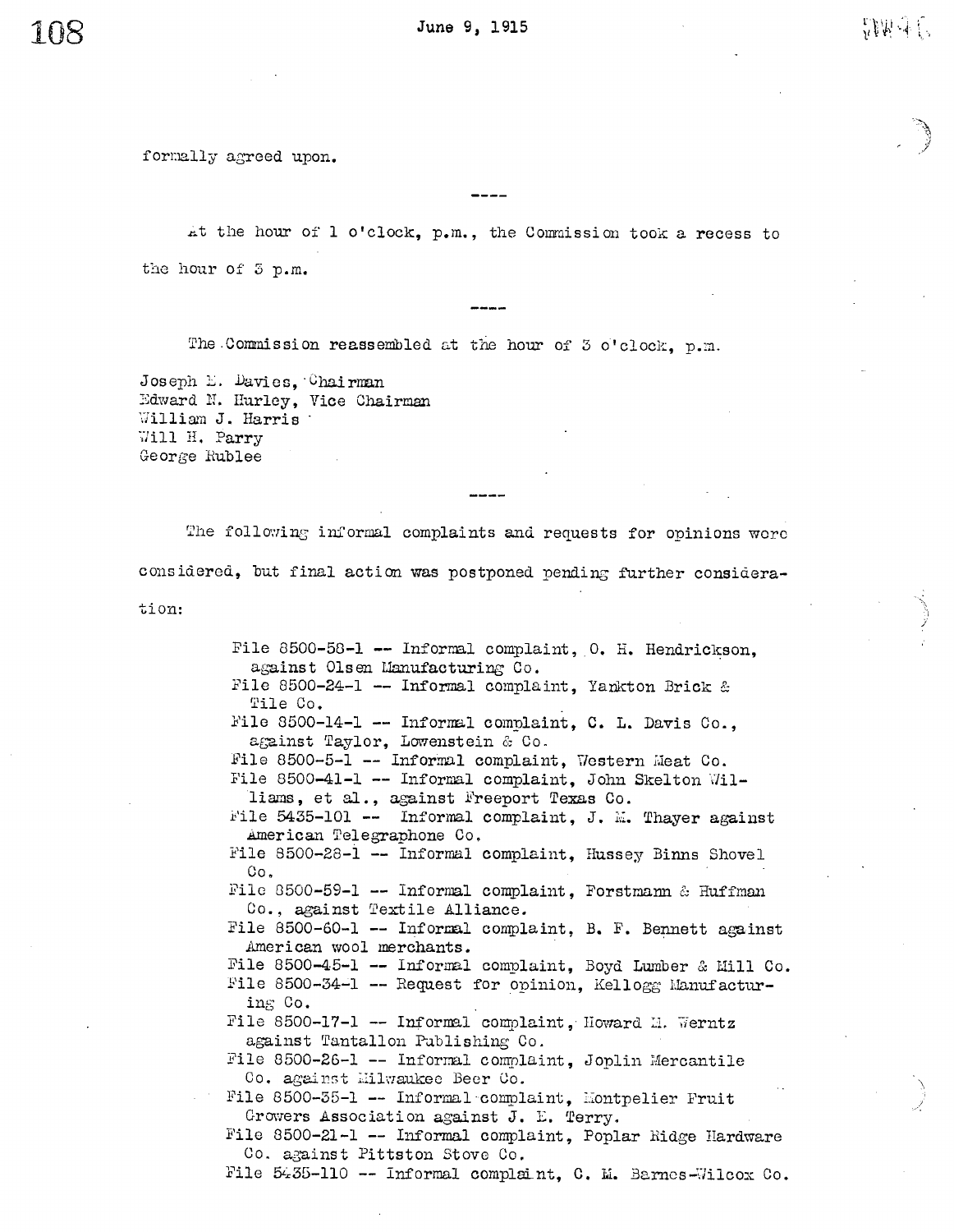June 9, 1915. June 10, 1915.

File 8501-13-1 -- Request for opinion, Mansfield & Jones File 8500-8-1 -- Informal complaint, Joe E. Price against Theatrical Trust Exchanges. File 8500-6-1 -- Informal complaint, Toch Brothers.

At the hour of 6 o'clock, p.m., the Commission adjourned until Thursday, June 10, 1915, at the hour of 9 o'clock, a.m.

Chairman.

Attest:

Acting Secr

MEETING OF FEDERAL TRADE COMMISSION

JUNE 10, 1915, 9:00 A. M.

Joseph L. Davies, Chairman Edward N. Hurley, Vice Chairman William J. Harris Will H. Parry George Rublee

The following informal complaints and requests for opinions were considered and action taken as noted below:

> File 8500-26-1: Informal complaint, Joplin Mercantile Co. v. Milwaukee Beer Co. Further information requested.

File 8501-21-1: Informal complaint, Poplar Hidge Hardware Co. v. Pittston Stove Co. Referred to Chief Economist.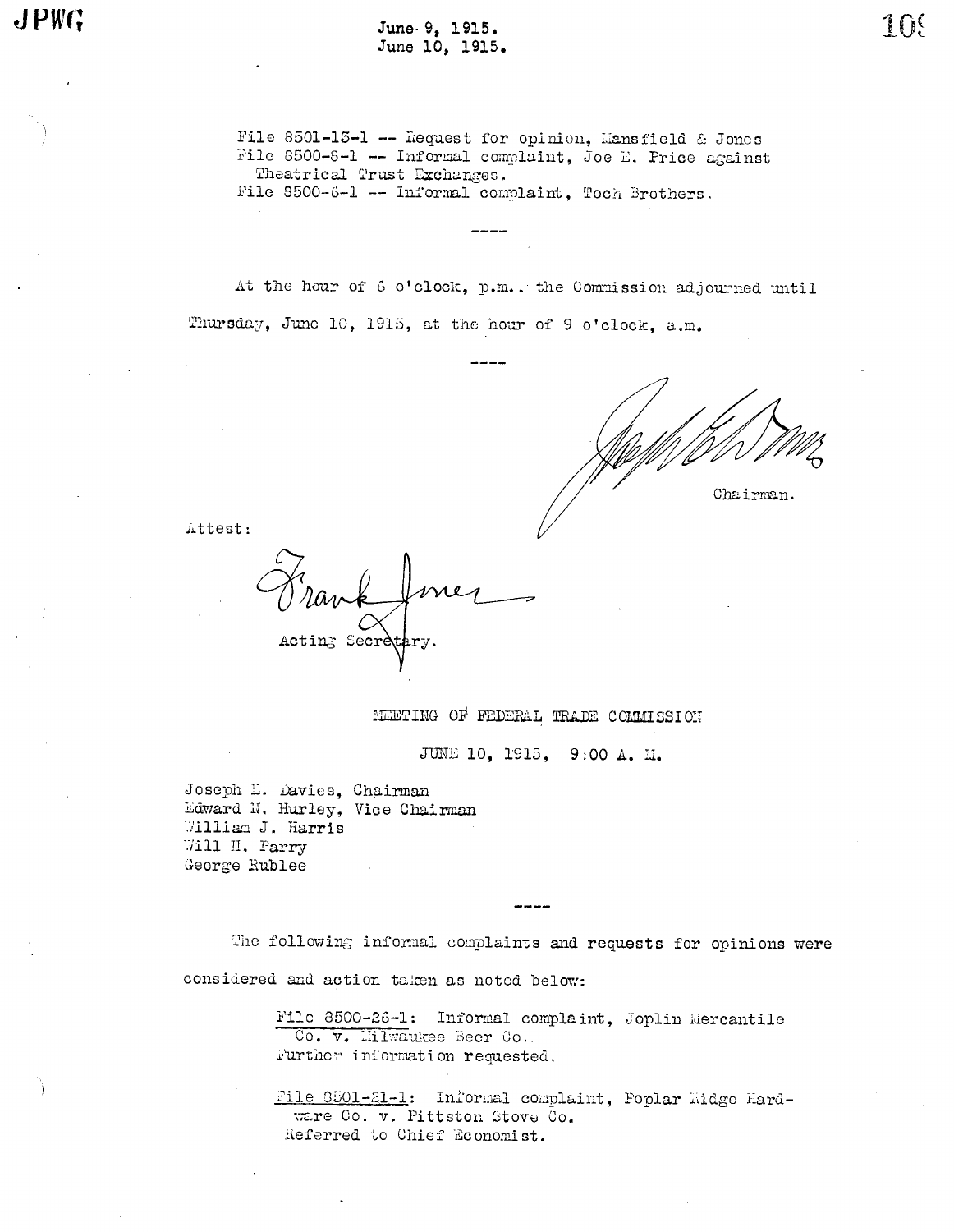File 8500-31-1: Informal complaint, Montpelier Fruit Growers Association v. J. E. Terry. Further information requested. rile 3500-60-1: Informal complaint, B. F. Bennett. Action of Board of Review in verbally advising complainant that matter came within the jurisdiction of the Department of Justice approved. File 8500-59-1: Informal complaint, Forstman & Huffmann Co. v. Textile Alliance, Inc. Dismissed for want of jurisdiction. File 8500-28-1: Informal complaint, Hussey-Binns Shovel Co. Held pending receipt of statement promised by the complainant. File 8500-24: Informal complaint, Yankton Brick & Tile Co. Further information requested. File 8500-45-1: Informal complaint. Boyd Lumber & Mill Co. Referred to Commissioner Parry. File 3500-17-1: Informal complaint, Howard M. Werntz v. Tantallon Fublishing Co. - Referred to Commissioner Parry for securing further data as to defendant. File 5435-101: Informal complaint, J. M. Thayer v. American Telegraphone Co. heferred to Commissioner Parry. File 8500-40-1: Informal complaint. John Skelton Williams v. Freeport Texas Co. Referred to Commissioner Hurley. File 6136-432: Informal complaint, S. D. Sejler. Referred to Commissioner Parry. File 8501-34-1: Request for opinion, Kellogg Mfg.  $Co.$ Referred to Chairman Davies. File 8501-13-1: Request for opinion, Mansfield & Jones. Held for further consideration. File 8500-49-1: Informal complaint, Harry B. Stilz v. Curtis Publishing Co. et al. Dismissed.

File 8500-27-1: Informal complaint, Evans Dry Goods Co. v. The Spool Cotton Co. Referred to Commissioner Harris.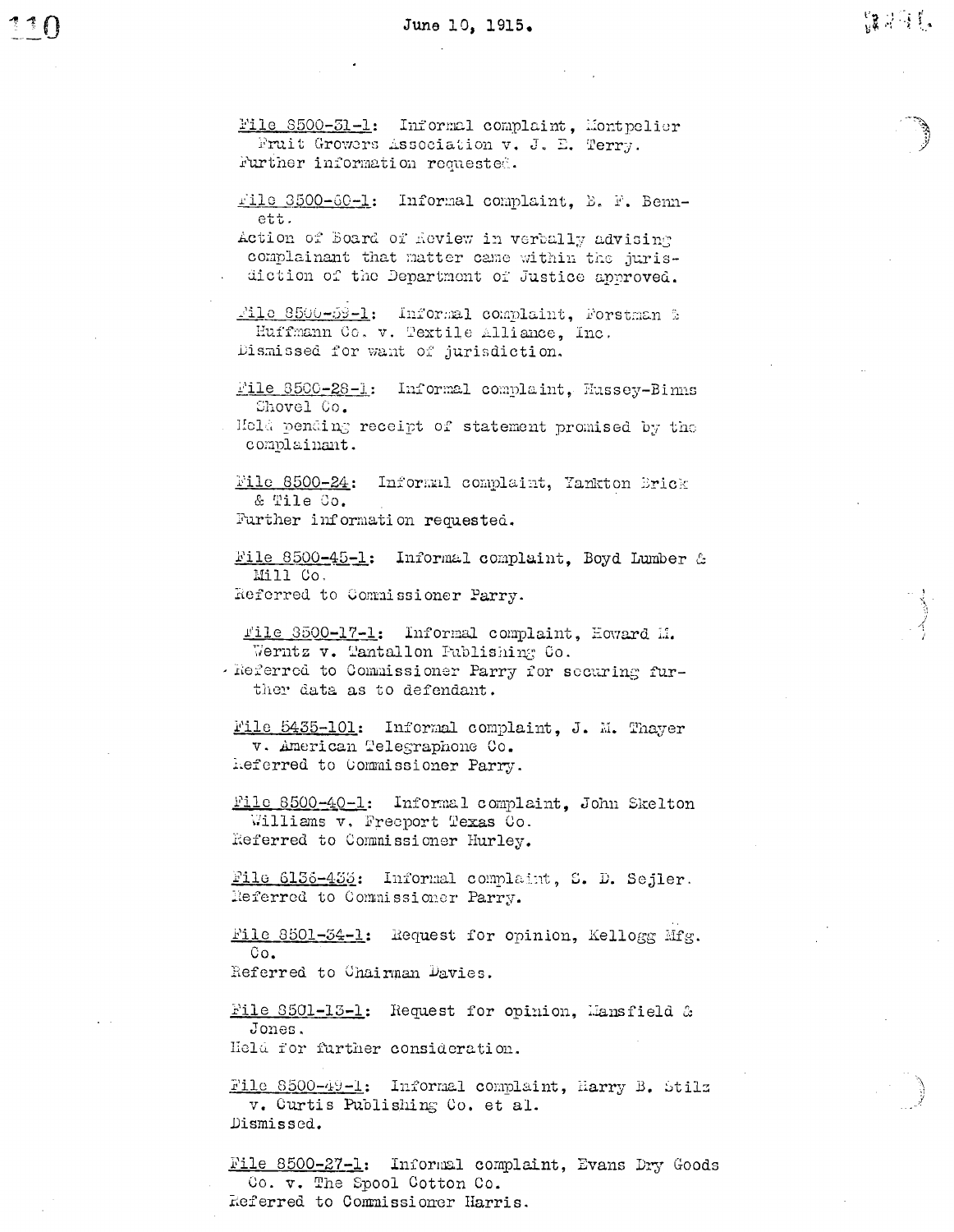File 8500-13-1: Informal complaint, Farmington Shoe Lanufacturing Co. v. United Shoc Machinery Co. Referred to Commissioner Parry.

File 5435-107: Informal complaint, Ahler Plumbing Co. Referred to Chairman Davies.

File 5435-112: Informal complaint, C. A. Waldron v. Eastman Kodak Co.

Referred to Chief Economist.

File 8500-38-1: Informal complaint, 0. H. Hendrickson v. Olsen Mfg. Co. Held for further consideration.

File 8500-62-1: Informal complaint, Wm. A. Robson v. John W. Grubbs Wholesale House and Champion Roller Mills Co. Referred to Commissioner Hurley.

File 8500-10-1: 8500-11-1: 8500-12-1: Informal complaints, J. M. Anderson Grocer Co. v. Cudahy Packing Co., Procter & Gamble Co., and Corn Products Refining Co. et al.

Referred to Commissioner Rublee.

File 8500-47-1: Informal complaint, Pill Brothers Co. v. 0. W. Eldridge Brokerage Co. et al. Referred to Commissioner Harris.

File 5455-100: S. V. Reeves, informal complaint concerning competitive methods in stove manufacturing industry. Referred to Commissioner Hurley.

File 8500-39-1: Informal complaint, General Roofing Mfg. Co. v. General Roofing Co. Referred to Commissioner Parry.

File 8500-32-1: Informal complaint, Columbus Collar Pad Co. v. American Pad & Textile Co. Referred to Chairman Davies.

File 8500-14-1: Informal complaint, C. L. Davis Co. v. Taylor-Lowenstein & Co. Referred to Commissioner Hurley.

File 8500-5-1: Informal complaint, F. J. Wilson (Mgr., Western Meat Co.) v. beef packers. Referred to Commissioner Hurley.

File 8501-9-1: Request for opinion. Holmes. Rogers and Carpenter. Referred to Chairman Davies.

File 8501-17-1: Request for opinion, Harrie C. Manheim. Held for further consideration.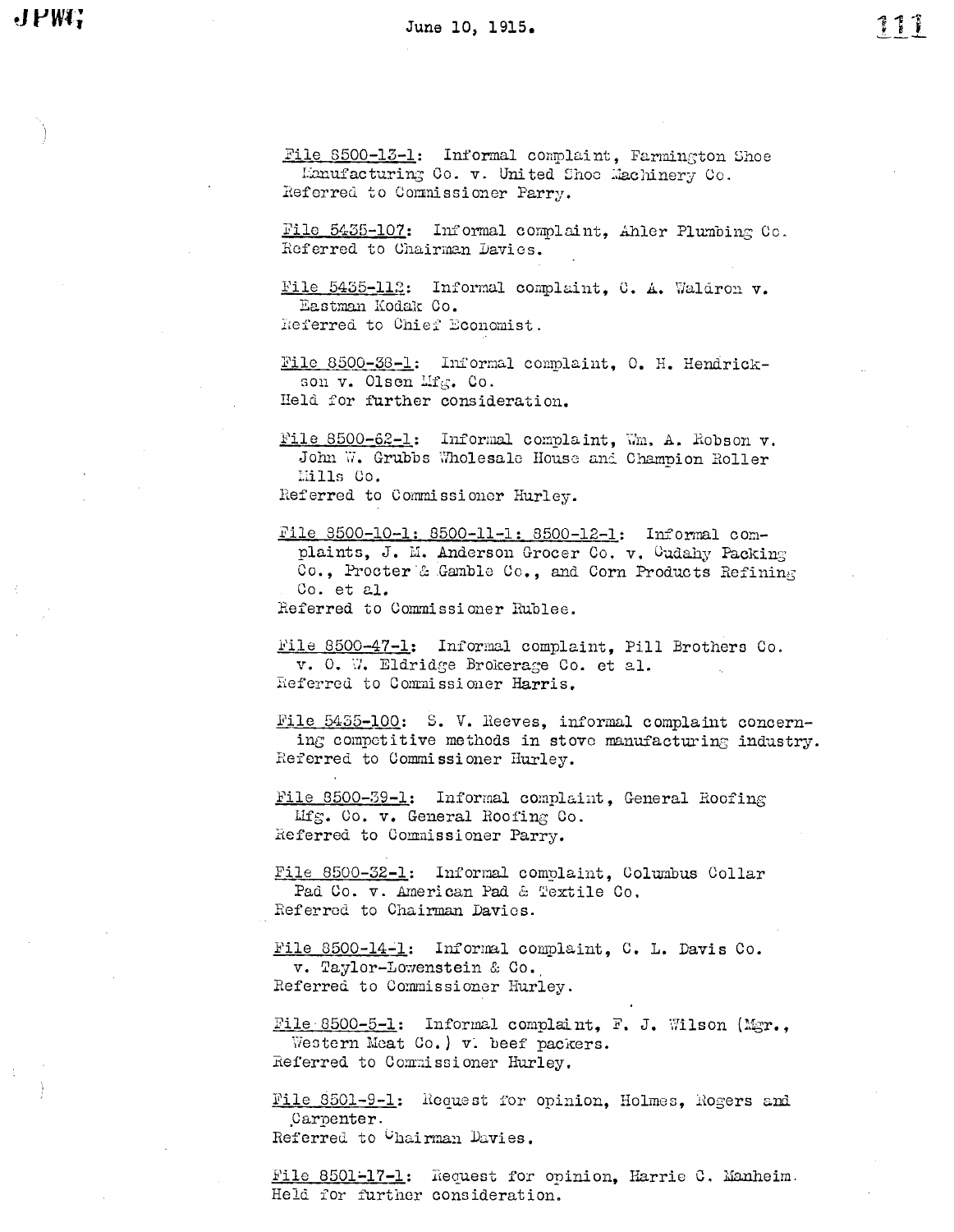File 6136-442: Request for opinion, Schuerman Brothers, 111e.

Held for further consideration.

File 7257: Hequest for opinion, The John Church Co. Held for further consideration.

File 8500-33-1: Informal complaint, H. J. Hammond v. Prairie Oil & Gas Co. and Regional Bond & Investment Co.

eferred to Commissioner Hurley.

File 7287: Informal complaint, J. W. Howman against combination of purchasers of leaf tobacco Referred to Commissioner Davies.

File 5435-102: Informal complaint, Fir Tree Lumber Co. Referred to Commissioner Parry.

File 8501-16-1: Request for opinion, Isaac H. Taylor. Held for further consideration.

File 5435-110: Informal complaint, Arthur Lord v. C. M. Barnes-Wilcox Co. heferred to Commissioner Rublee.

File 8501-31-1: Request for opinion, Wachovia Bank  $\alpha$ Trust Co. Held for further consideration.

At the hour of 1 o'clock, p.m., the Commission adjourned until the hour of  $2:50$  o'clock, p.m.

The Commission reassembled at the hour of 2:30 o'clock, p.m.

Joseph E. Davies, Chairman dward N. Hurley, Vice Chairman William J. Harris Will H. Parry George Ruolee

The following informal complaints were considered and action taken as noted below:

> File 8500-8-1: Informal complaint, Joe E. Price. against "Theatrical Trust." Complainant referred to U. S. District Attorney for the Southern District of New York.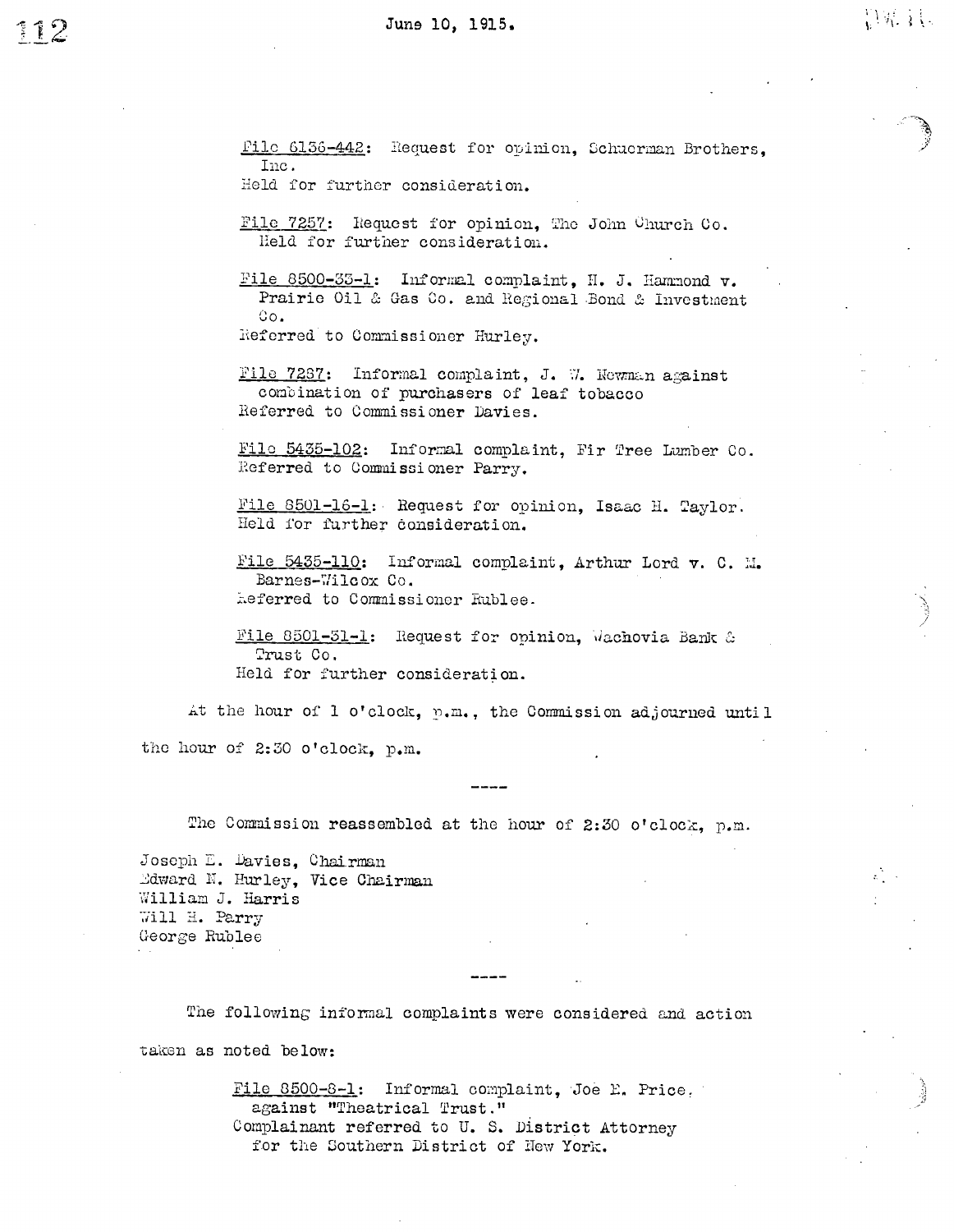June 10, 1915.

File 8500-21: Informal complaint, William H. Richmond, against windstacker monopoly. Referred to Commissioner Parry.

Mr. W. T. Eldridge, representing the Imperial Sugar Company, appeared before the Commission informally with reference to conditions in the sugar industry in the State of Texas. (See stenographic report, File A 2845.)

At the hour of 5:30 o'clock, p.m., the Commission adjourned until the hour of 10:30 o'clock, a.m., Saturday, June 12, 1915.

Chairman.

 $\triangle$ ttest:

Acting Secretary.

June 11, 1915. No meeting held.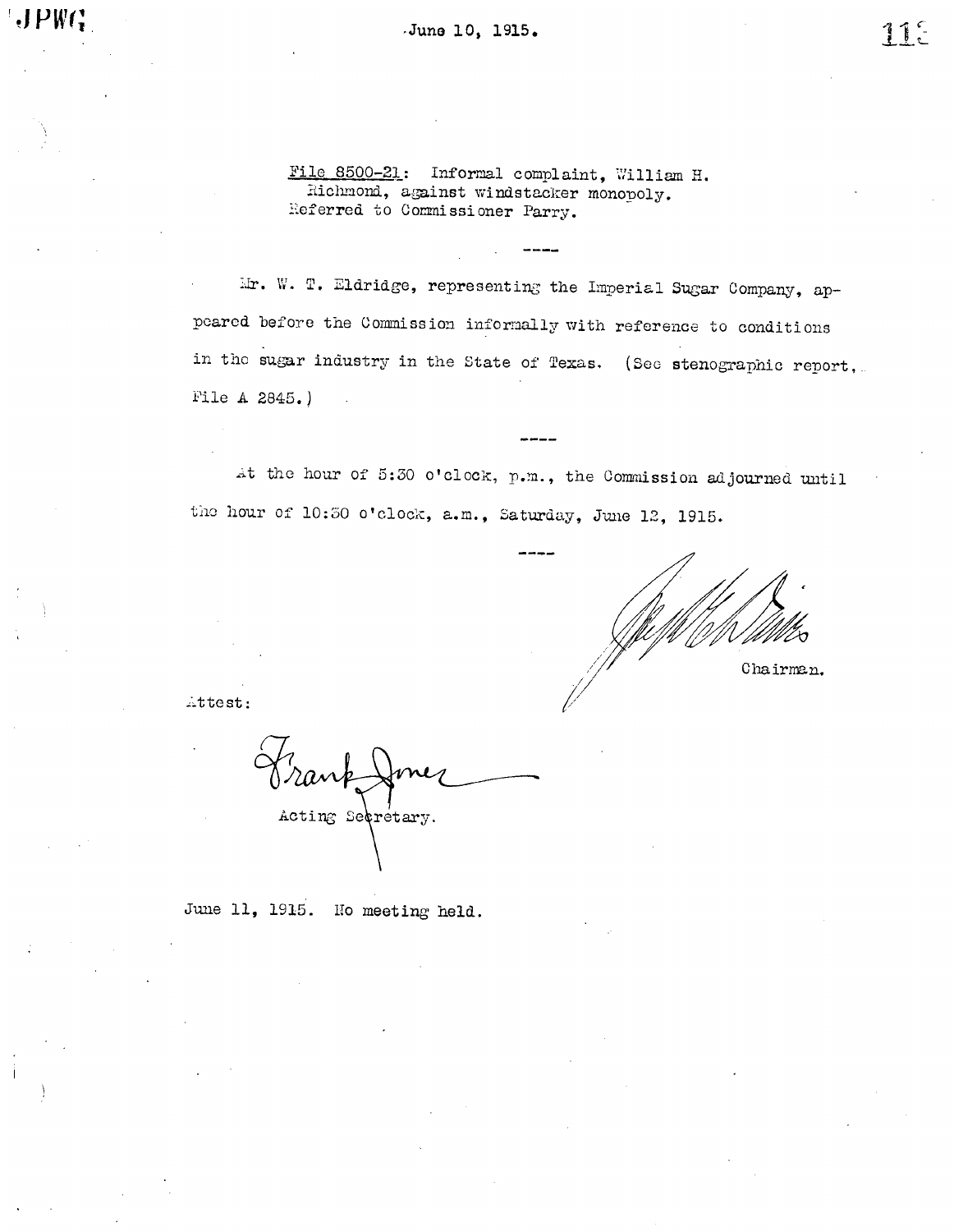June 12, 1915.

# MEETING OF FEDERAL TRADE COMMISSION

JUNE 12, 1915, 10:30 A. M.

ددنده

Joseph E. Davies, Chairman Edward N. Hurley, Vice Chairman William J. Harris Will H. Parry

The revised draft of the rules of procedure was referred to Commissioner Parry to be sent to the printer.

The following informal complaint was considered, and action takon as noted below:

> File 8500-32-1: Informal complaint, Columbus Collar Pad Co. v. American Pad & Textile Co. Defendant written suggesting informal discussion with Commission on Thursday, June 17th.

> > -----

At the hour of 12:30 o'clock, p.m., the Commission adjourned until the hour of 11 o'clock, a.m., June 15, 1915.

Chairman.

Attest:

Acting Hecretary.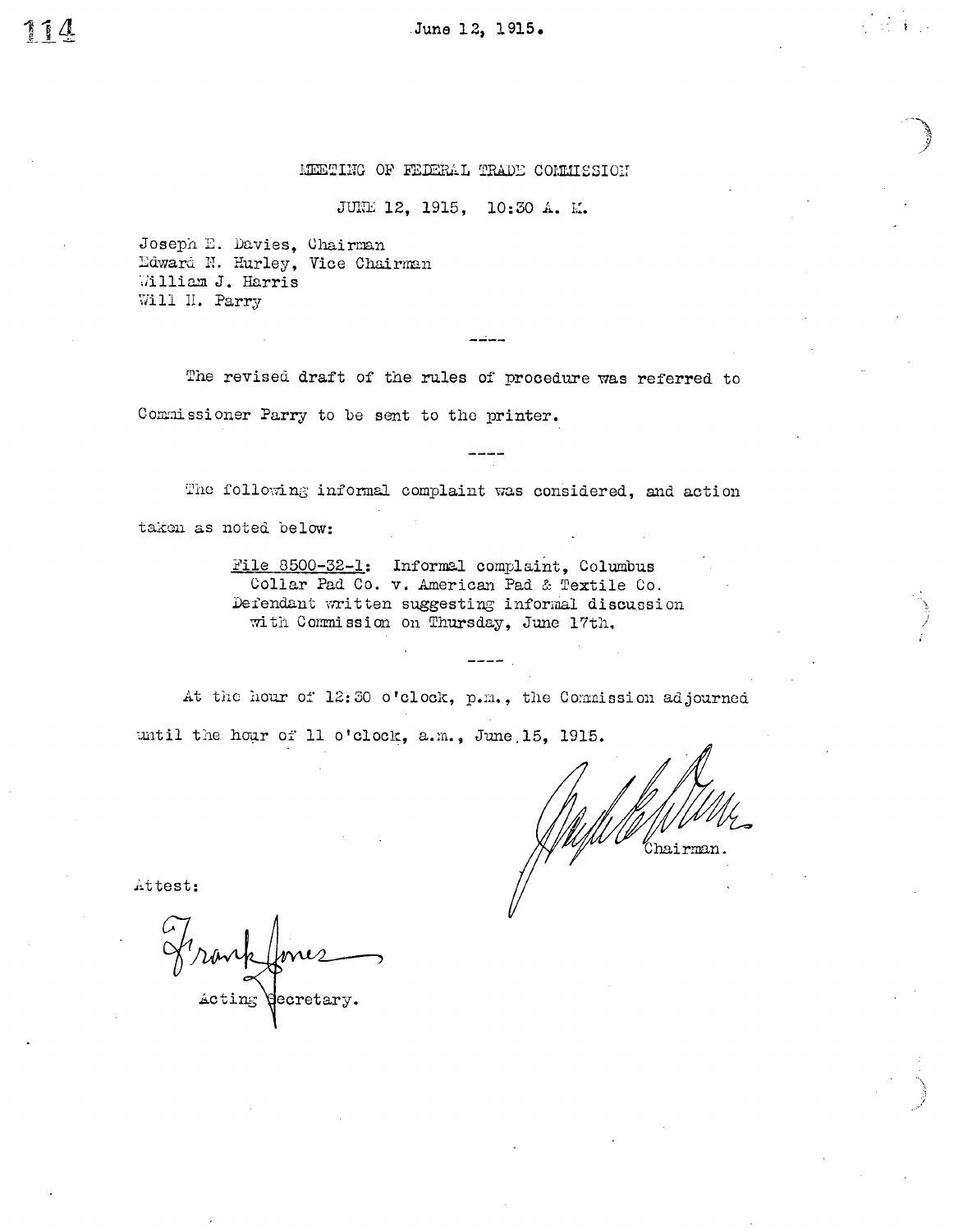11!

June 14, 1915. No meeting held.

# MEETING OF FEDERAL TRADE COMMISSION

JUIE 15, 1915, 11:00 A.M.

Joseph E. Davies, Chairman Will H. Parry George Rublee

Mr. D. E. Skinner, President of the Port Blakeley Mill Co., appeared informally and discussed export and domestic conditions among the manufacturers of Douglas Fir. (See Stenographic Report, File A 2934.) During this discussion, Mr. C. H. McDonald, Mr. T. M. Robertson and Mr. D. A. Morrow were present.

At the hour of 1:00 o'clock, p.m., the Commission took a recess until the hour of 2:30 o'clock, p.m.

The Commission reassembled at the hour of 2:50 o'clock, p.m. Will H. Parry George Rublee

Mr. Skinner continued his discussion.

At the hour of 4:30 o'clock, p.m., the Commission adjourned.

Attest:

Acting Secretary.

Chairman.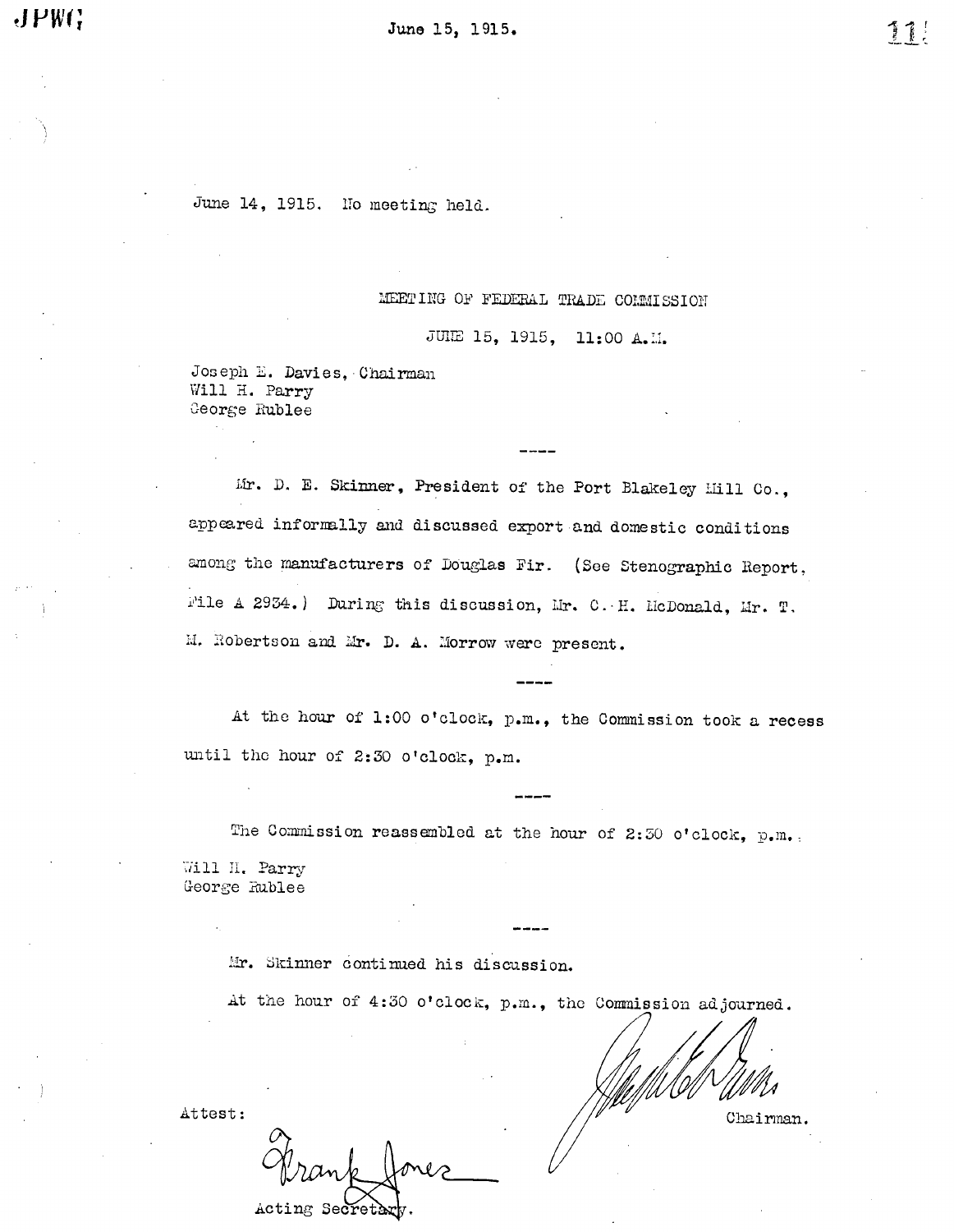June 17, 1915.

June 16, 1915. No meeting held.

LEETING OF FEDERAL TRADE COMMISSION

JUNE 17, 1915, 10:30 A. M.

Joseph E. Davies, Chai Edward N. Hurley, Vice Chairman Will H. Parry George Rublee

 $16$ 

The Franklin County (Illinois) Coal Operators' Association case (see File 8500-3) was discussed, and Commissioners Hurley and Parry were appointed a committee to recommend action to be taken by the Commission.

The following resolution, proposed by Commissioner Parry and seconded by Commissioner Hurley, was unanimously adopted:

RESOLVED: That hereafter the temporary Board of Review, when complaints or requests for opinions are referred to it for consideration, shall make a written report thereon to the Commission. This report shall be dated, and given the file number of the case, the title of the case, a brief statement of all relevant facts. and the recommendation of the temporary Board of Review for action to be taken. It shall be signed by all members of the Board of Review, but in case of dissent a minority report shall be made by the dissenting member.

The rules of practice before the Commission were submitted by Commissioners Rublee and Parry, duly revised in accordance with the previous action taken by the Commission, and were formally adopted as follows, to wit: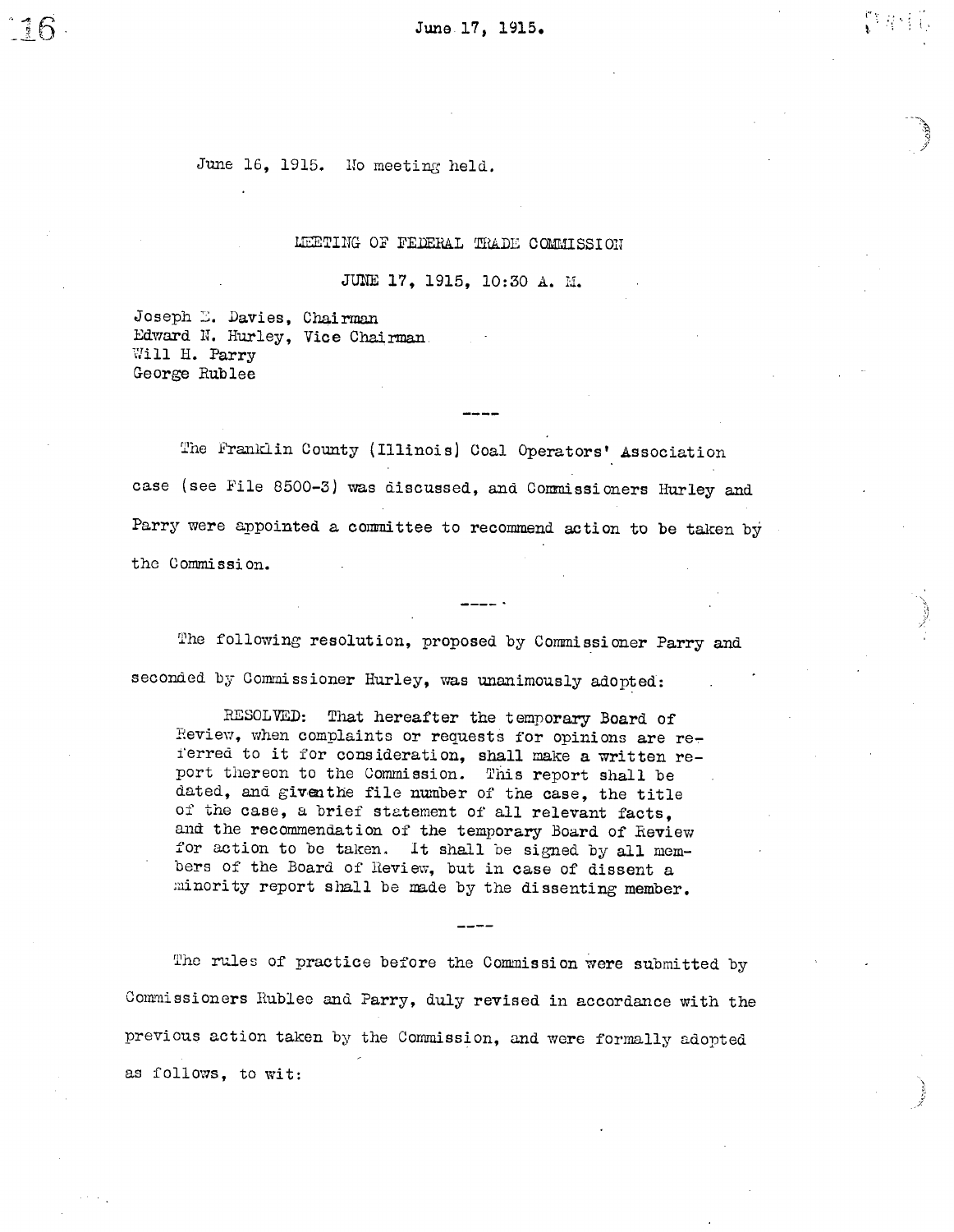# FEDERAL TRADE COMMISSION

# RULES OF PRACTICE BEFORE THE COMMISSION

# I. Sessions.

The principal office of the Commission at Washington,  $D.C.$ , is open each business day from 9 a. m. to 4. 30 p. m. The Commission may meet and exercise all its powers at any other place, and may, by one or more of its members, or by such examiners as it may designate, prosecute any inquiry necessary to its duties in any part of the United States.

Sessions of the Commission for hearing contested proceedings will be held as ordered by the Commission.

Sessions of the Commission for the purpose of making orders and for the transaction of other business, unless otherwise ordered, will be held at the office of the Commission at Washington, D. C., on each business day at 10.30 a.m. Three members of the Oommission shall consti tute a quoru for the transaction of business.

All orders of the Commission shall be signed by the Secretary.

## II. Comolaints

Any person, partnership, corporation, or association may apply to the Commission to institute a proceeding in respect to any violation of law over which the Commission has jurisdiction.

Such application shall be in writing, signed by or in behalf of the applicant, and shall contain a short and simple statement of the facts constituting the alleged violation of law and the name and address of the applicant and of the party complained of.

The Commission shall investigate the matters complained of in such application, and if upon investigation it shall appear to the Commission that there is a violation of law over which the Commission has jurisdiction, the Commission shall issue and serve upon the party complained of a complaint stating its charges and containing a notice of a hearing upon a day and at a place therein fixed at least 40 days after the service of said complaint.

### III. Answers.

Within 30 days from the service of the complaint, unless such time be extended by order of the Commission, the defendant shall file with the Commission an answer to the complaint. Such answer shall contain a short and simple statement of the facts which constitute the ground of defense. It shall specifically admit or deny or explain each of the facts alleged in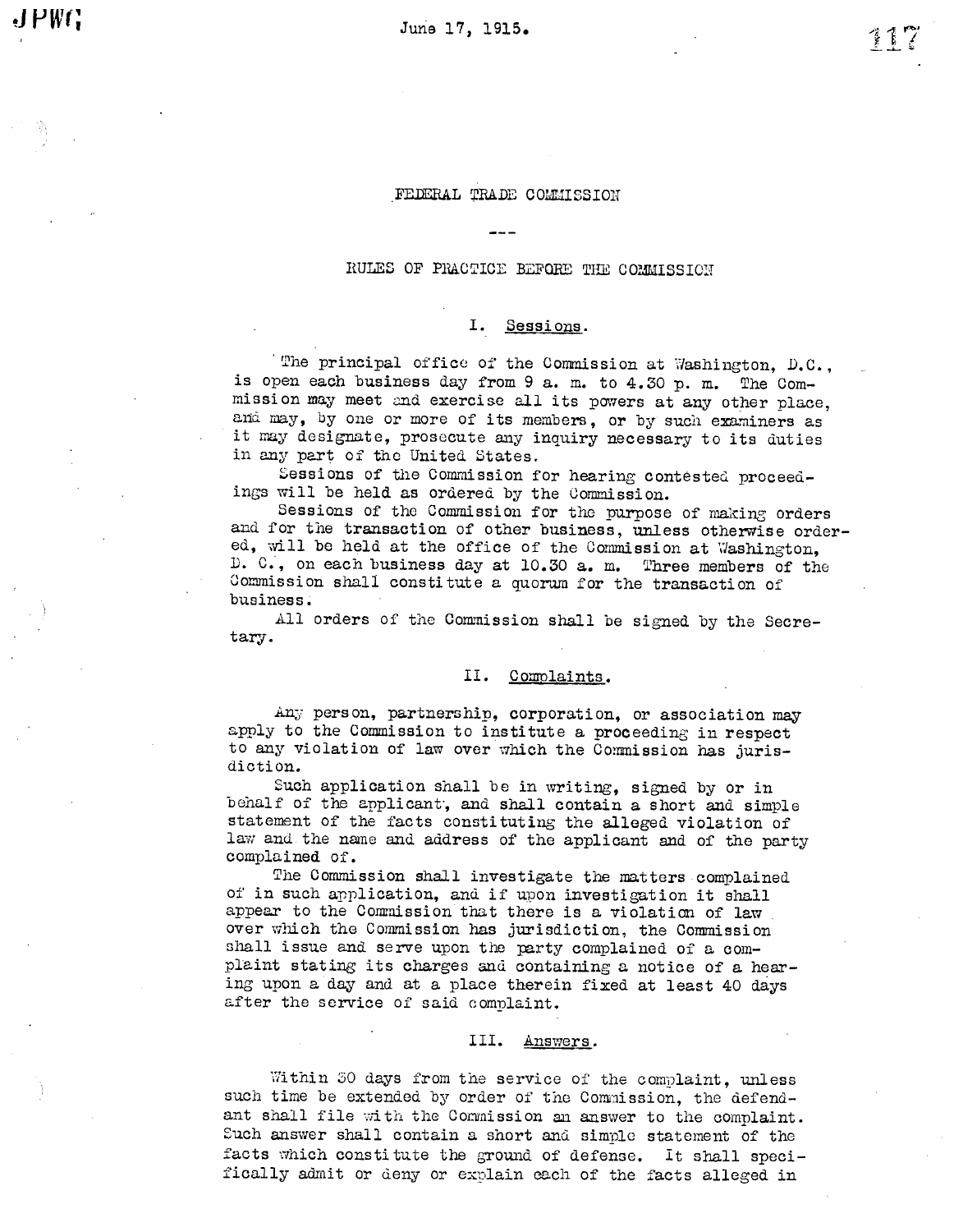Zarovania<br>arabisti

the complaint, unless the defendant is without knowledge. in which case he shall so state, such statement operating as a denial. Answers in type writing must be on one side oi the paper only, on paper not more than  $8\frac{1}{2}$  inches wide and not more than 11 inches long, and weighing not less than 16 pounds to the ream, folio base, 17 by 22 inches, with left-hand margin not less than  $1$  inches wide, or they may be printed in 10 or 12 point type on good unglazed paper 8 inches wide by  $10\frac{1}{2}$  inches long, with inside margins not less than 1 inch wide.

## IV. Service.

Complaints, orders, and other processes of the Commission may be served by anyone duly authorized by the Commission, either (a) by delivering a copy thereof to the person to be served, or to a member of the partnership to be served. or to the president, secretary, or other executive officer, or a director, of the corporation or association to be served; or  $(v)$  by leaving a copy thereof at the principal office or place of business of such person, partnership, corporation. or association; or (c) by registering and mailing a copy thereof addressed to such person, partnership, corporation, or association at his or its principal office or place of business. The verified return by the person so serving said complaint, order, or other process, setting forth the manner of said service, shall be proof of the same, and the return post-office receipt for said complaint, order, or other process, registered and mailed as aforesaid, shall be proof of the service of the same.

#### ν. Intervention.

Any person, partnership, corporation, or association de-siring to intervene in a contested proceeding shall make application in writing, setting out the grounds on which he or. it claims to be interested. The Commission may, by order, permit intervention by counsel or in person to such extent and upon such terms as it shall deem just.

Applications to intervene must be on one side of the paper only, on paper not more than  $8^{\frac{1}{2}}$  inches wide and not more than 11 inches long, and weighing not less than 16 pounds to the ream, folio base, 17 by 22 inches, with left-hand margin not less than  $1\frac{1}{2}$  inches wide, or they may be printed in 10 or 12 point type on good unglazed paper 8 inches wide by  $10\overline{3}$  inches long, with inside margins not less than 1 inch :ide.

### VI. Continuances and Extensions of Time.

Continuances and extensions of time will be granted at the discretion of the Commission.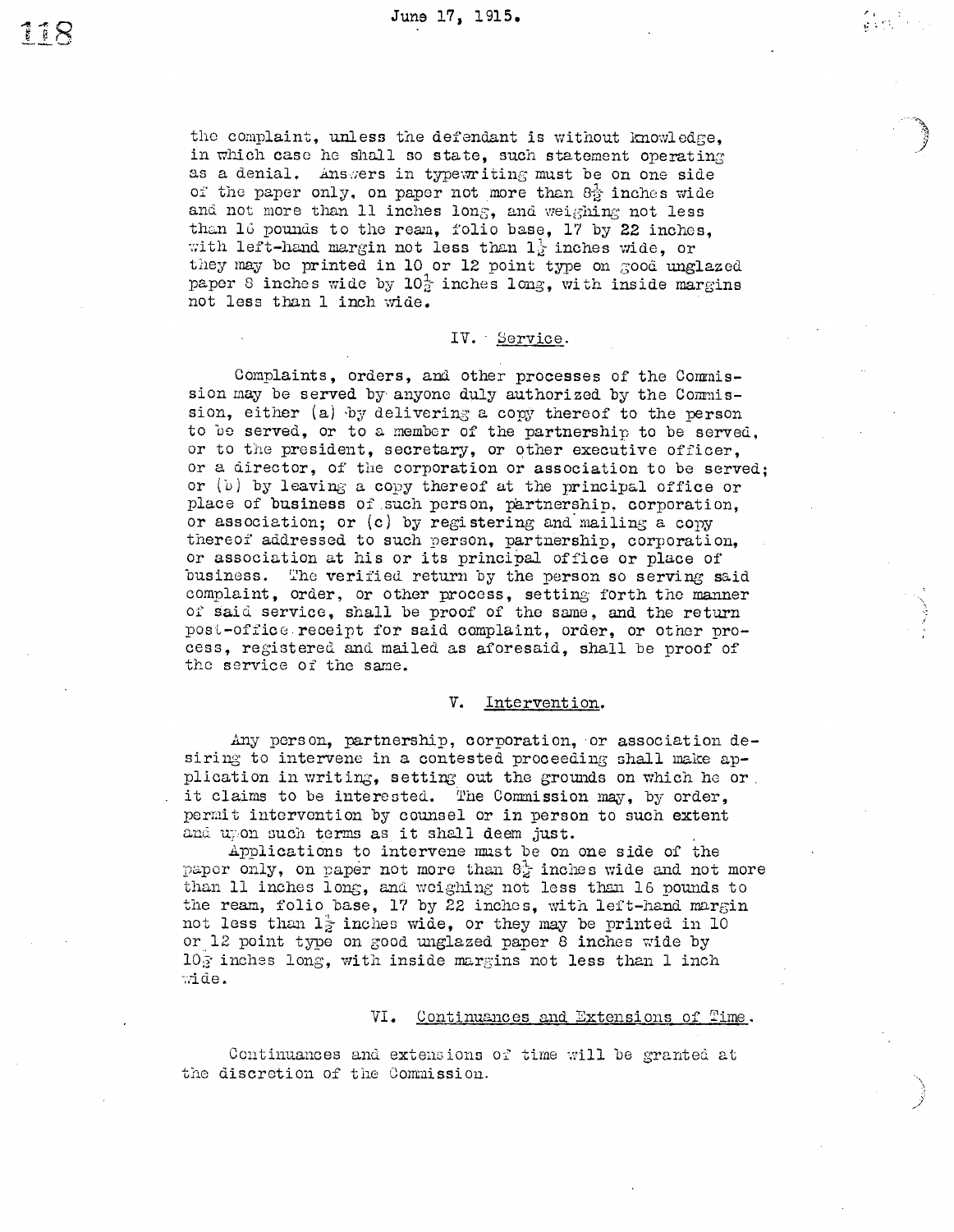#### VII. Witnesses and Subpoenas.

Witnesses shall be examined orally, except that for good and exceptional cause for departing from the general rule the Commission may permit their testimony to be taken by deposition.

Jubpoenas requiring the attendance of witnesses from any place in the United States at any designated place of hearing may be issued by any member of the Commission.

Dubpoenas for the production of documentary evidence (unless directed to issue by a Commissioner upon his own notion) will issue only upon application in writing, which must be verified and must specify, as near as may be, the documents desired and the facts to be proved by them.

Witnesses summoned before the Commission shall be paid the same fees and mileage that are paid witnesses in the courts of the United States, and witnesses whose depositions are taken, and the persons taking the same, shall severally be entitled to the same fees as are paid for like services in the courts of the United States.

### VIII. Depositions in Contested Proceedings.

The Commission may order testimony to be taken by deposition in a contested proceeding.

Depositions may be taken before any person designated by the Commission and having power to administer oaths.

Any party desiring to take the deposition of a witness shall make application in writing, setting out the reasons why such deposition should be taken, and stating the time when, the place where, and the name and post-office address of the person before whom it is desired the deposition be taken, the name and postoffice address of the witness, and the subject matter or matters concerning which the witness is expected to testify. If good cause be shown, the Commission will make and serve upon the parties, or their attorneys, an order wherein the Commission shall name the witness whose deposition is to be taken and specify the time when, the place where, and the person before whom the witness is to testify, but such time and place, and the person before whom the deposition is to be taken, so specified in the Commission's order, may or may not be the same as those named in said application to the Commission.

The testimony of the witness shall be reduced to writing by the officer before whom the deposition is taken, or under his direction, after which the deposition shall be subscribed by the witness and certified in usual form by the officer. After the deposition has been so certified it shall, together with a copy thereof made by such officer or under his direction, be forwarded by such officer under seal in an envelope addressed to the Commission at its office in Washington, D. C. Upon receipt of the deposition and copy the Commission shall file in the record in said proceeding such deposition and forward the copy to the defendant or the defendant's attorney.

Such depositions shall be typewritten on one side only of the paper, which shall be not more than 8 inches wide and not more than 11 inches long and weighing not less than 16 pounds to the ream, folio base, 17 by 22 inches, with left-hand margin not less than  $1\frac{1}{2}$  inches wide.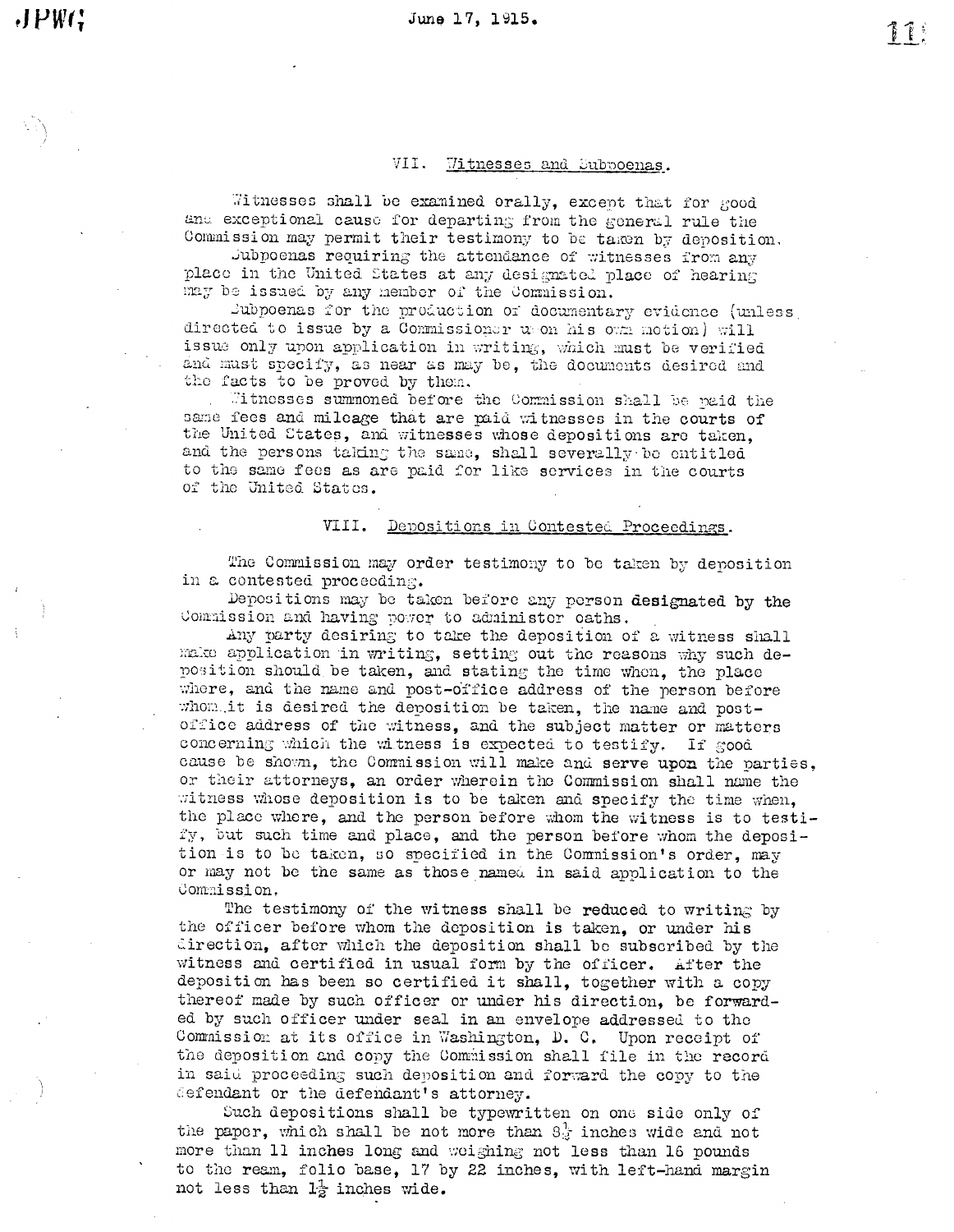$\mathcal{N} \times \mathcal{N}$ 

Ho deposition shall be taken except after at least 6 days' notice to the parties, and where the deposition is taken in a foreign country such notice shall be at least 15 days.

No deposition shall be taken either before the proceeding is at issue, or, unless under special circumstances and for good cause shown, within 10 days prior to the date of the hearing thereof assigned by the Commission, and where the deposition is taken in a foreign country it shall not be taken after 30 days prior to such date of hearing.

#### IX. Documentary Evidence.

Where relevant and material matter offered in evidence is embraced in a document containing other matter not material or relevant and not intended to be put in evidence, such document will not be filed, but a copy only of such relevant and material matter shall be filed.

X. Briefs.

Unless otherwise ordered. briefs may be filed at the close of the testimony in each contested proceeding. The presiding Commissioner or examiner shall fix the time within which briefs shall be filed and service thereof shall be made upon the adverse parties.

All briefs must be filed with the Secretary and be accompanied by proof of service upon the adverse parties. Fifteen copies of each brief shall be furnished for the use of the Commission, unless otherwise ordered.

Application for extension of time in which to file any brief shall be by petition in writing, stating the facts upon which the application rests, which must be filed with the Commission at least 5 days before the time for filing the brief.

Every brief shall contain, in the order here stated ---

(1) A concise abstract, or statement of the case.

 $(2)$  A brief of the argument. exhibiting a clear statement of the points of fact or law to be discussed. with the reference to the pages of the record and the authorities relied upon in support of each point.

Every brief of more than 10 pages shall contain on its top fly leaves a subject index with page references, the subject index to be supplemented by a list of all cases referred to, alphabetically arranged, together with references to pages where the cases are cited.

Briefs must be printed in 10 or 12 point type on good unglazed paper 8 inches by  $10\frac{1}{2}$  inches. with inside margins not less than 1 inch wide, and with double-leaded text and single-leaded citations.

Oral arguments will be had only as ordered by the Commission.

### Address of the Commission. XI.

All communications to the Commission must be addressed to Federal Trade Commission, Washington, D. C., unless otherwise spoifically directed.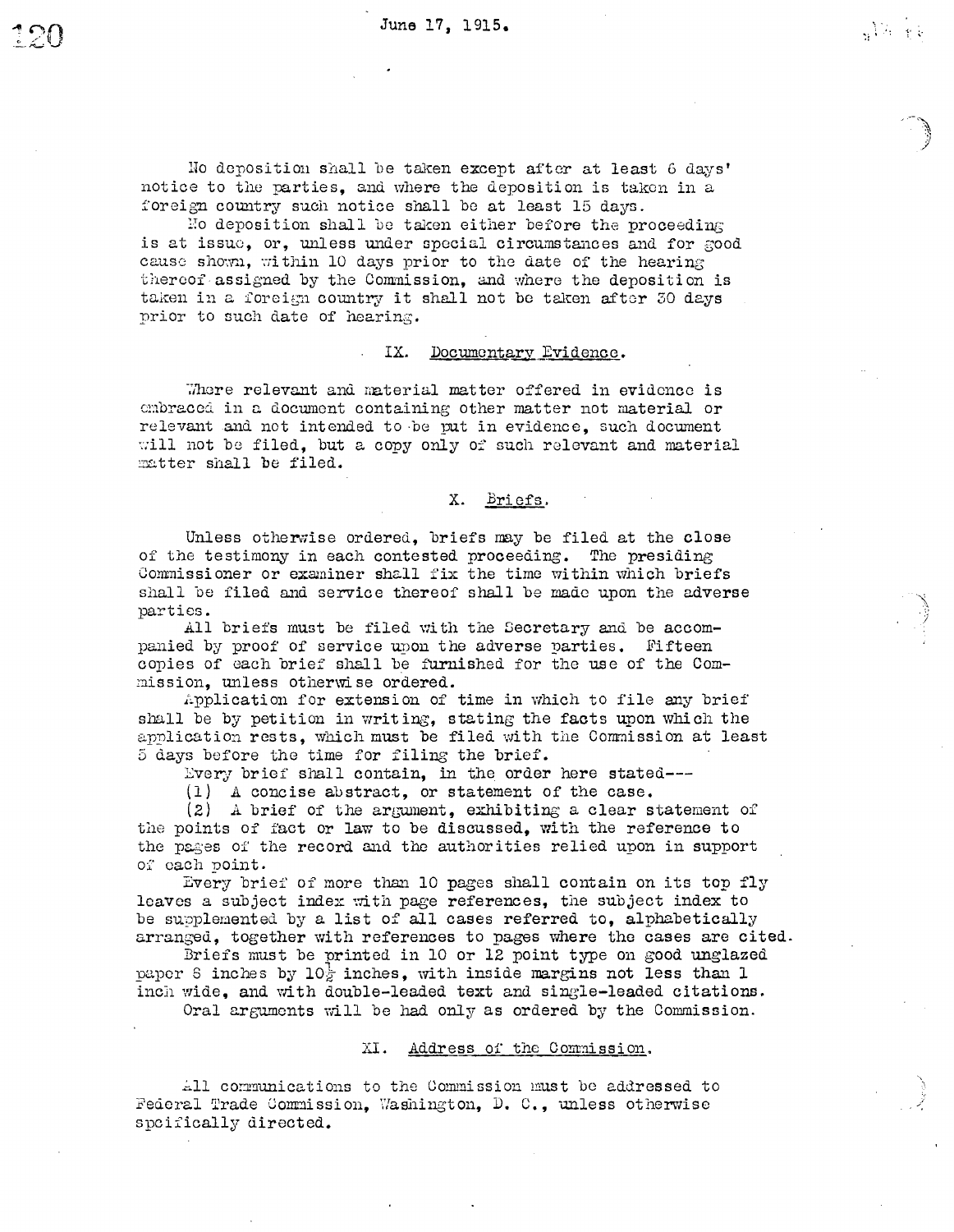PW(;

 $\Omega$ JL.

I.F. Charles Hains, President of the American Pad & Textile Co., and Mr. E. L. McClain, member of the Executive Committee of the American Pad & Textile Co., appeared before the Commission in response to its invitation contained in letter of June 12, 1915, and made a statement (see stenographic report, File A 3007) in regard to the informal complaint filed against the American Pad & Textile Co. by the Columbus Collar Pad Co. (see Yile 8500-32-1).

At 12:45 p.m. a recess was taken until 2:30 o'clock, p.m.

The Commission reassembled at the hour of 2:30 o'clock, p.m.

Joseph E. Davies, Chairman Ddward N. Hurley, Vice Chairman Will H. Parry George Rublee

Mr. Charles Mains and Mr. E. L. McClain continued their informal statement before the Commission (see stenographic report, File A 3007) with reference to the informal complaint filed against the American Pad & Textile Co. by the Columbus Collar Pad Co. (see File 8500-32-1.)

At the hour of 3:15 o'clock p.m. the Commission adjourned, to meet at 3:00 o'clock, p.m., Friday, June 18, 1915.

Attest:

Chairman.

Acting Sepretary